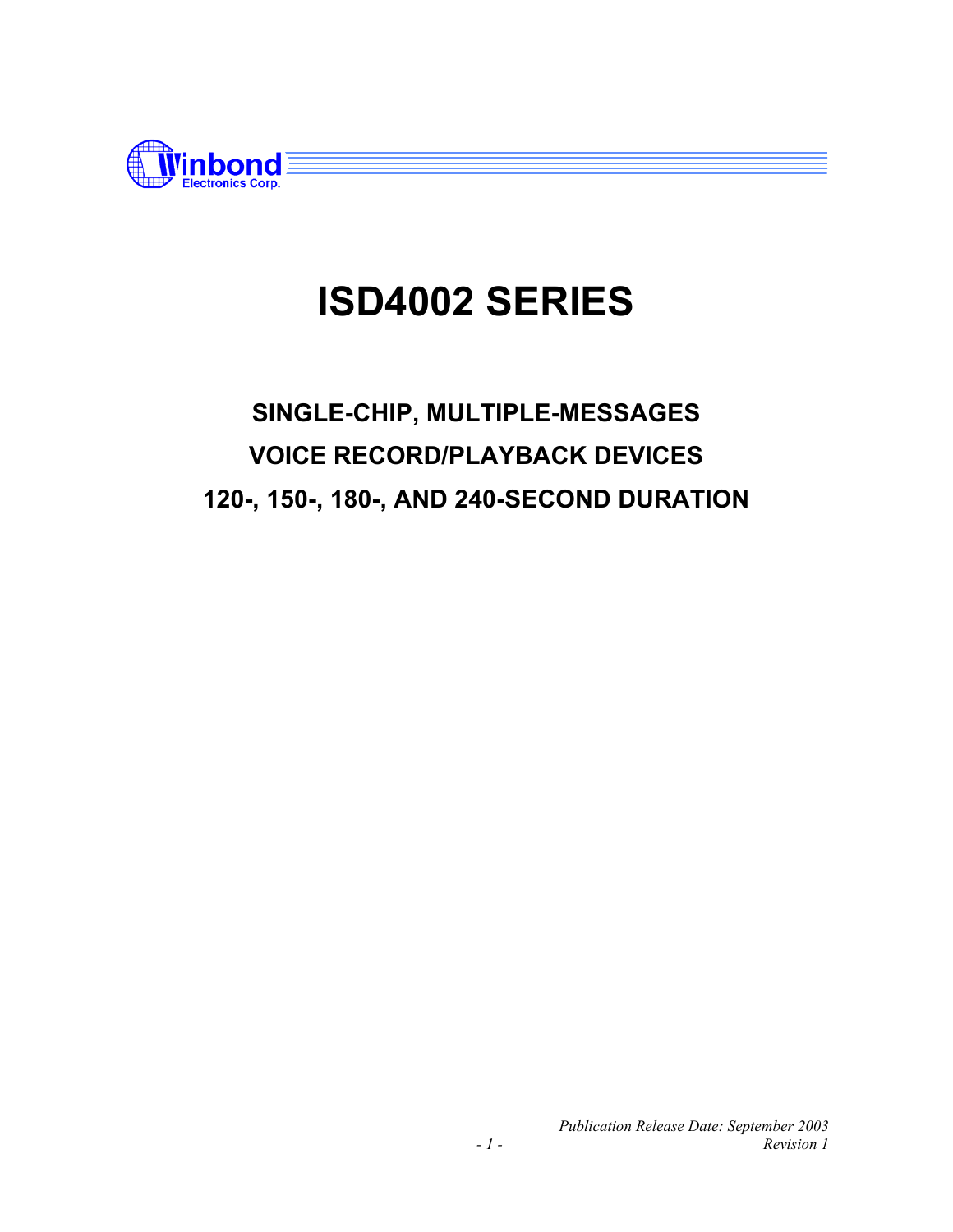

#### **1. GENERAL DESCRIPTION**

The ISD4002 ChipCorder<sup>®</sup> series provides high-quality, 3-volt, single-chip record/playback solutions for 2- to 4-minute messaging applications ideally for cellular phones and other portable products. The CMOS-based devices include an on-chip oscillator, anti-aliasing filter, smoothing filter, AutoMute® feature, audio amplifier, and high density multilevel Flash memory array. The ISD4002 series is designed to be used in a microprocessor- or microcontroller-based system. Address and control are accomplished through a Serial Peripheral Interface (SPI) or Microwire Serial Interface to minimize pin count.

Recordings are stored into the on-chip Flash memory cells, providing zero-power message storage. This unique single-chip solution utilizes Winbond's patented multilevel storage technology. Voice and audio signals are directly stored onto memory array in their natural form, providing high-quality voice reproduction.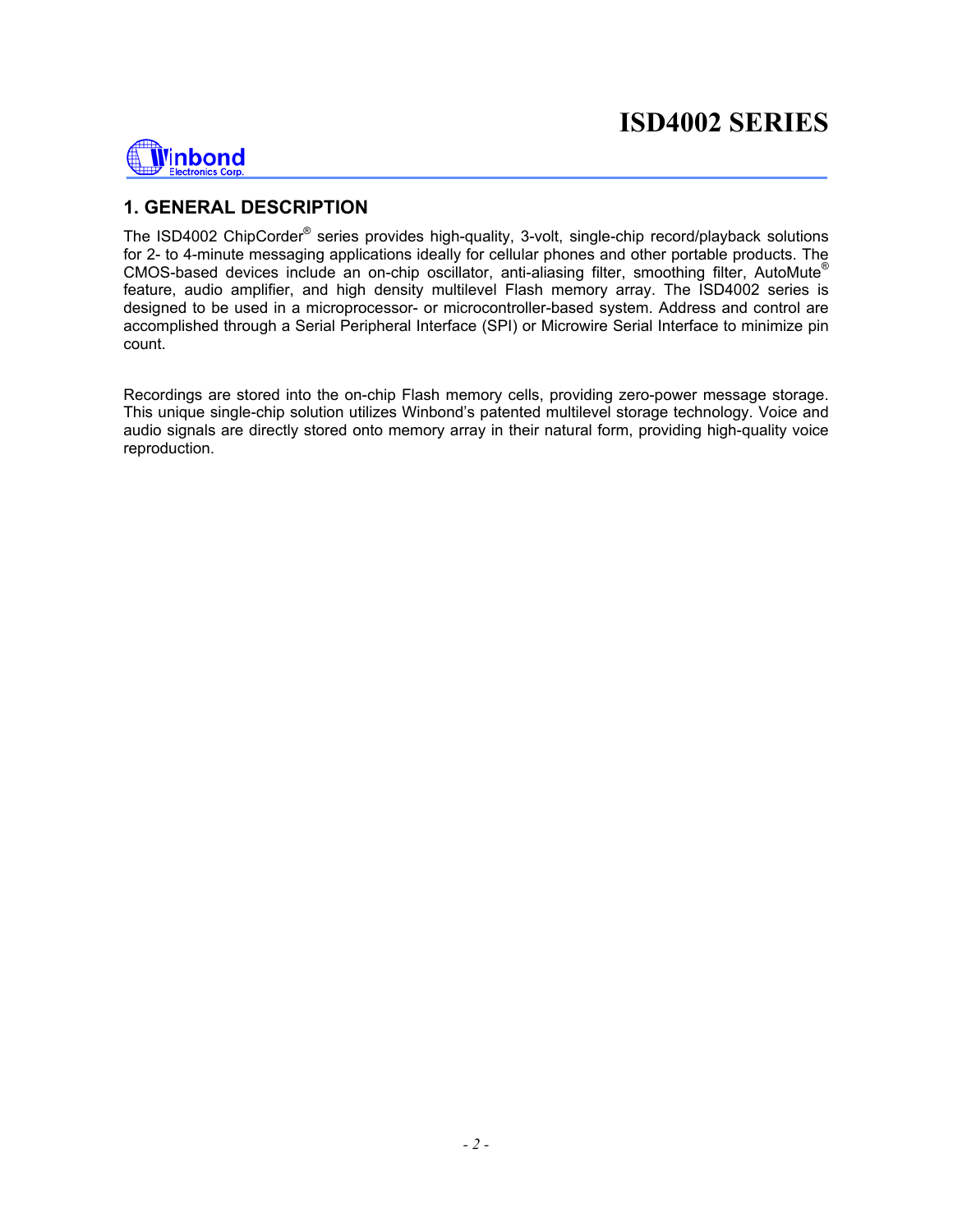

#### **2. FEATURES**

- Single-chip voice record/playback solution
- Single 3 volt supply
- Low-power consumption
	- Operating current:
		- $I_{CC\text{Play}}$  = 15 mA (typical)
		- $I_{CC|Rec}$  = 25 mA (typical)
	- □ Standby current:
		- $I_{CC\;Standby} = 1 \mu A$  (typical)
- Single-chip durations of 120, 150, 180, and 240 seconds
- High-quality, natural voice/audio reproduction
- AutoMute feature provides background noise attenuation
- No algorithm development required
- Micorcontroller SPI or Microwire™ Serial Interface
- Fully addressable to handle multiple messages
- Non-volatile message storage
- 100K record cycles (typical)
- 100-year message retention (typical)
- On-chip clock source
- Power consumption controlled by SPI or Microwire control register
- Available in die form, PDIP, SOIC, and TSOP
- Temperature:
	- Commercial (die): 0°C to +50°C
	- Commercial (packaged units):  $0^{\circ}$ C to +70 $^{\circ}$ C
	- Extended: 20°C to +70°C
	- Industrial: -40°C to +85°C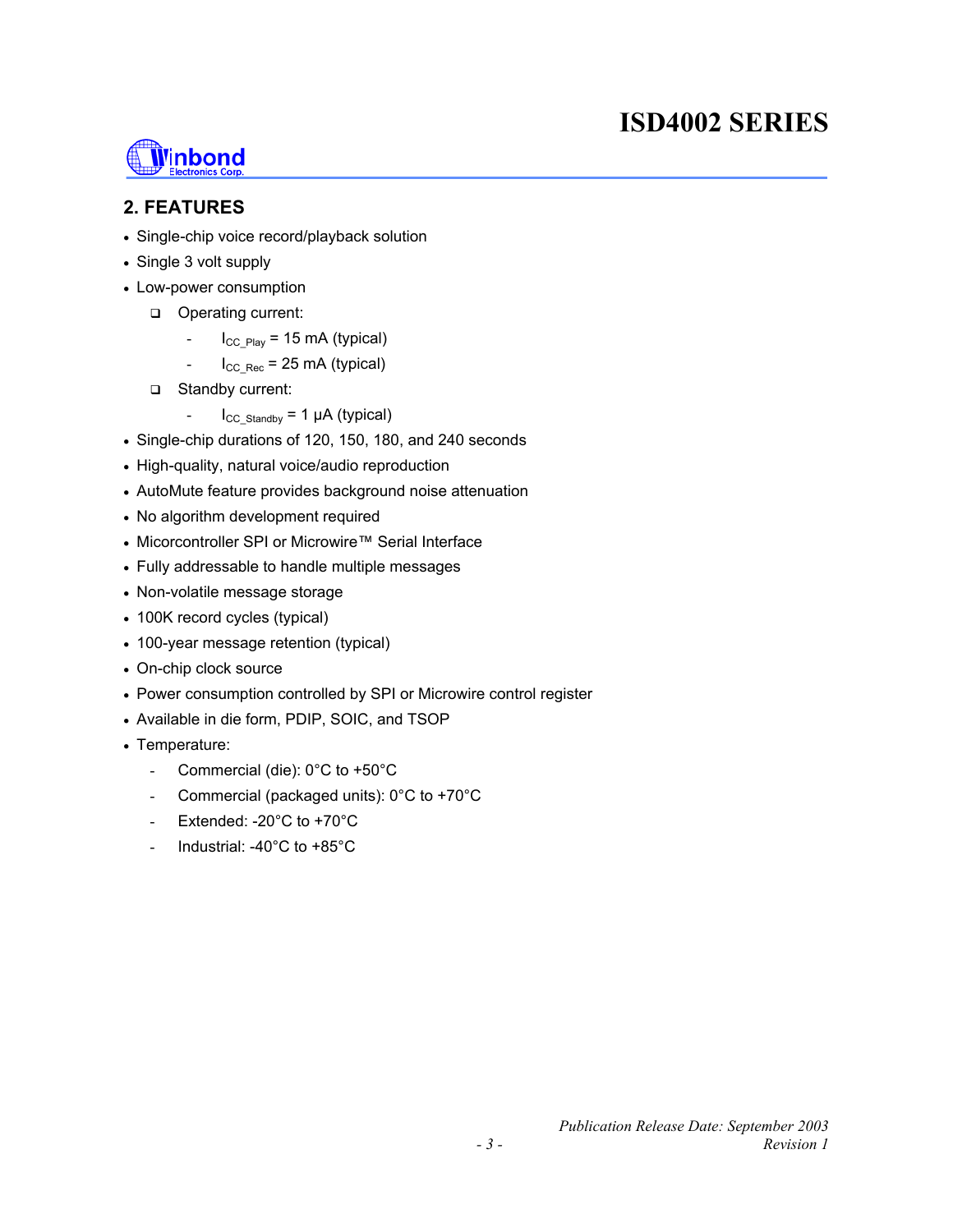

#### **3. BLOCK DIAGRAM**

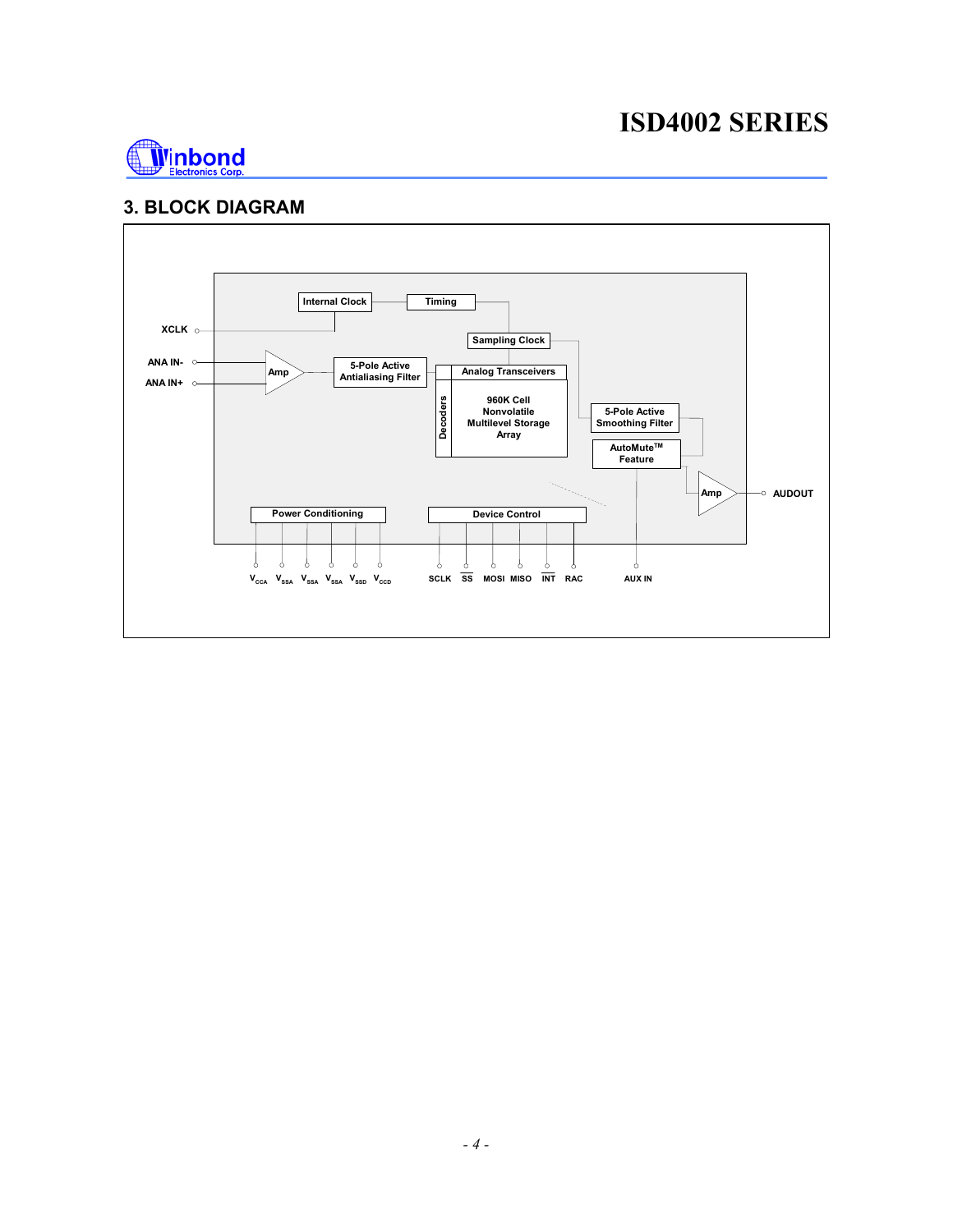

### **4. TABLE OF CONTENTS**

| 12.3. 28-Lead 8x13.4mm Plastic Thin Small Outline Package (TSOP) Type 1 32 |  |
|----------------------------------------------------------------------------|--|
|                                                                            |  |
|                                                                            |  |
|                                                                            |  |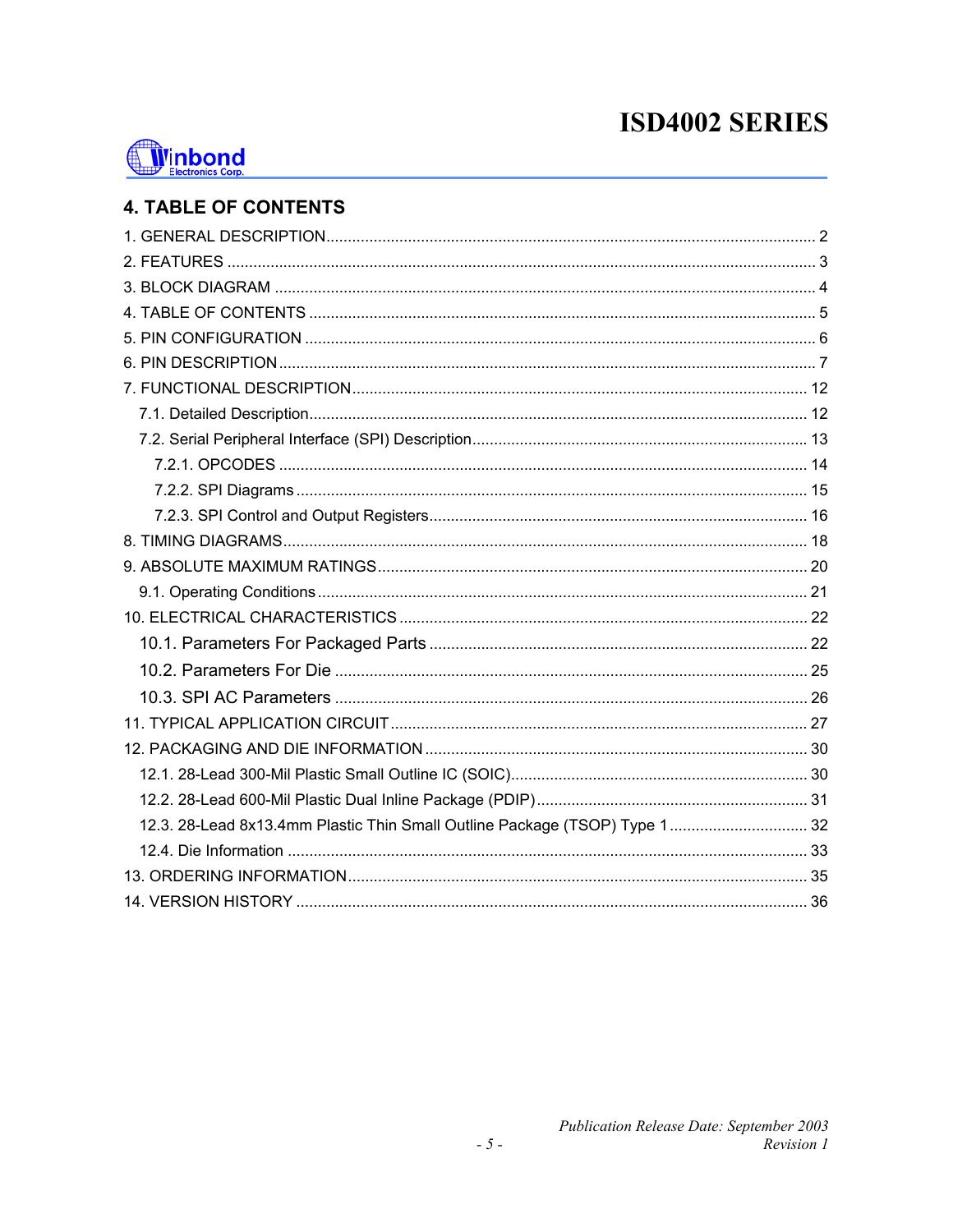

#### **5. PIN CONFIGURATION**

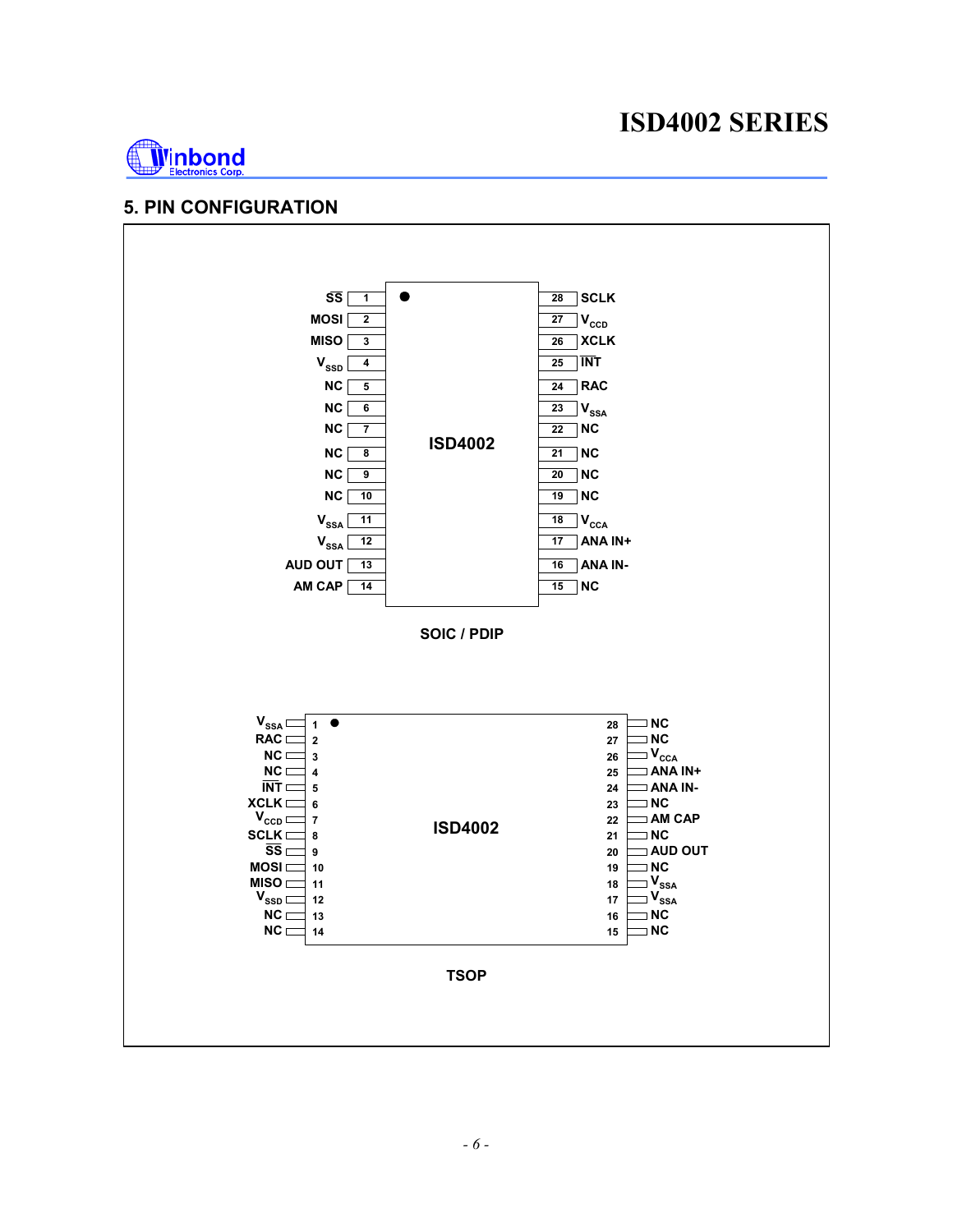

l

#### **6. PIN DESCRIPTION**

| <b>PIN NAME</b>        | PIN NO.               |                                       | <b>FUNCTION</b>                                                                                                                                                                                                                                                                                                                                                                                                                                                                                                                                                                                                                                                                                             |  |
|------------------------|-----------------------|---------------------------------------|-------------------------------------------------------------------------------------------------------------------------------------------------------------------------------------------------------------------------------------------------------------------------------------------------------------------------------------------------------------------------------------------------------------------------------------------------------------------------------------------------------------------------------------------------------------------------------------------------------------------------------------------------------------------------------------------------------------|--|
|                        | SOIC /<br><b>PDIP</b> | <b>TSOP</b>                           |                                                                                                                                                                                                                                                                                                                                                                                                                                                                                                                                                                                                                                                                                                             |  |
| SS                     | 1                     | 9                                     | Slave Select: This input, when LOW, will select the<br>ISD4002 device.                                                                                                                                                                                                                                                                                                                                                                                                                                                                                                                                                                                                                                      |  |
| <b>MOSI</b>            | $\overline{2}$        | 10                                    | <b>Master Out Slave IN:</b> This is the serial input to the<br>ISD4002 device when it is configured as slave. The master<br>microcontroller places data on the MOSI line one half-cycle<br>before the rising edge of SCLK for clocking into the device.                                                                                                                                                                                                                                                                                                                                                                                                                                                     |  |
| <b>MISO</b>            | 3                     | 11                                    | <b>Master In Slave Out:</b> This is the serial output (open drain)<br>of the ISD4002 device. This output goes into a high-<br>impedance state if the device is not selected.                                                                                                                                                                                                                                                                                                                                                                                                                                                                                                                                |  |
| $V_{SSA}$ / $V_{SSD}$  | 11, 12,<br>23/4       | 1, 17, 18/<br>12                      | Ground: The ISD4002 series utilizes separate analog and<br>digital ground busses. The analog ground $(V_{SSA})$ pins<br>should be tied together as close as possible and connected<br>through a low-impedance path to power supply ground.<br>The digital ground $(V_{\text{SSD}})$ pin should be connected through<br>a separate low-impedance path to power supply ground.<br>These ground paths should be large enough to ensure that<br>the impedance between the $V_{SSA}$ pins and the $V_{SSD}$ pin is<br>less than 3 Ω. The backside of the die is connected to $V_{SS}$<br>through the substrate. For chip-on-board design, the die<br>attach area must be connected to $V_{SS}$ or left floating. |  |
| <b>NC</b>              | $5-10, 15,$<br>19-22  | 3, 4, 13<br>16, 19, 21,<br>23, 27, 28 | Not connected                                                                                                                                                                                                                                                                                                                                                                                                                                                                                                                                                                                                                                                                                               |  |
| AUD OUT <sup>[1]</sup> | 13                    | 20                                    | Audio Output: This pin provides an audio output of the<br>stored data and is recommended be AC coupled. It is<br>capable of driving a 5 KQ impedance $R_{\text{EXT}}$ .                                                                                                                                                                                                                                                                                                                                                                                                                                                                                                                                     |  |

<sup>[1]</sup> The AUD OUT pin is always at 1.2 volts when the device is powered up. When in playback, the output buffer connected to this pin can drive a load as small as 5 KΩ. When in record, a resistor connects AUD OUT to the internal 1.2-volt analog ground supply. This resistor is approximately 850 KΩ, but will vary somewhat according to the sample rate of the device. This relatively high impedance allows this pin to be connected to an audio bus without loading it down.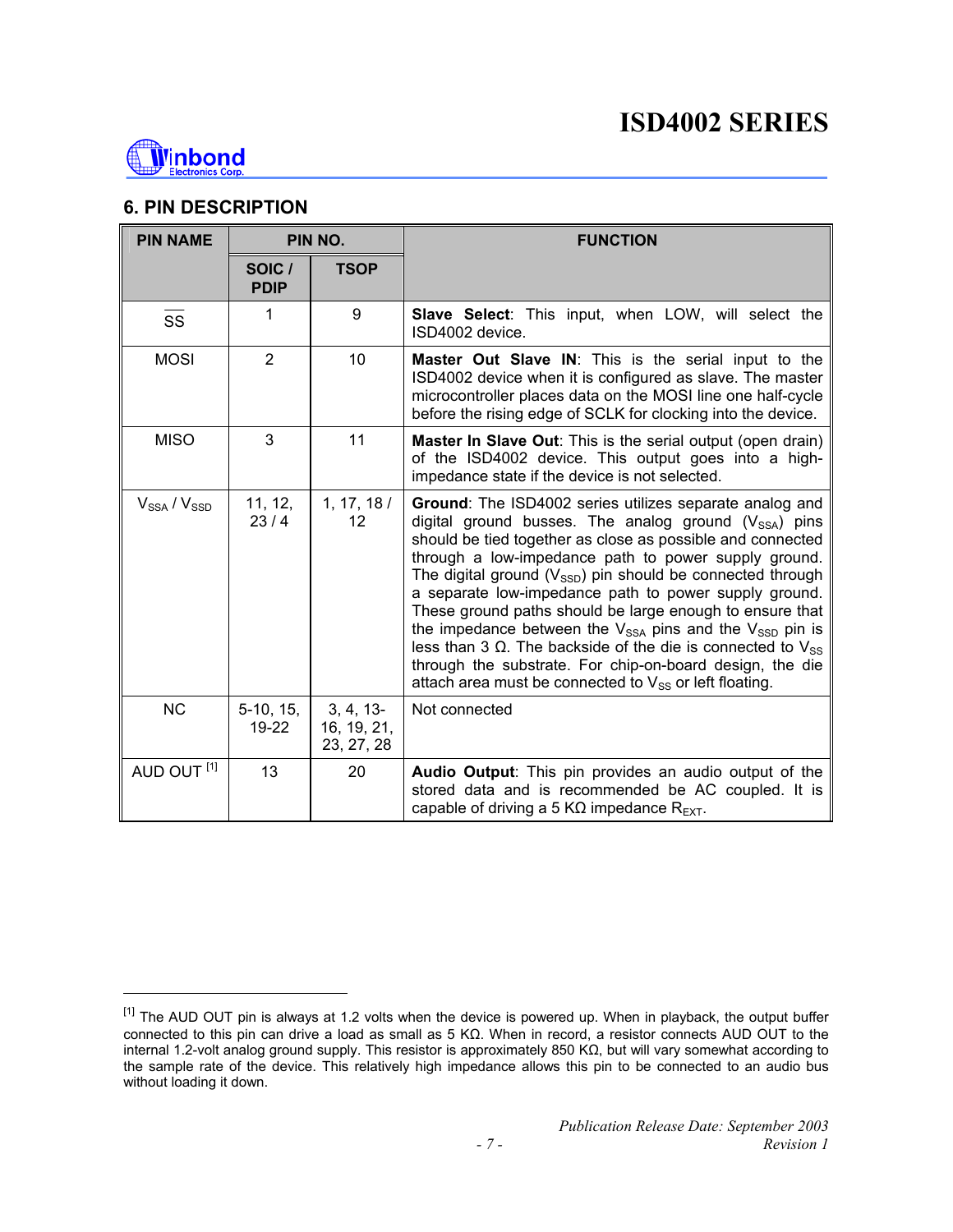

| <b>PIN NAME</b> | PIN NO.               |             | <b>FUNCTION</b>                                                                                                                                                                                                                                                                                                                                                                                                                                                         |  |
|-----------------|-----------------------|-------------|-------------------------------------------------------------------------------------------------------------------------------------------------------------------------------------------------------------------------------------------------------------------------------------------------------------------------------------------------------------------------------------------------------------------------------------------------------------------------|--|
|                 | SOIC /<br><b>PDIP</b> | <b>TSOP</b> |                                                                                                                                                                                                                                                                                                                                                                                                                                                                         |  |
| AM CAP          | 14                    | 22          | AutoMute™ Feature: The AutoMute feature only applies<br>for playback operation and helps to minimize noise (with 6<br>dB of attenuation) when there is no signal (i.e. during<br>periods of silence). A 1 µF capacitor to ground is<br>recommended to connect to the AM CAP pin.                                                                                                                                                                                        |  |
|                 |                       |             | This capacitor becomes a part of an internal peak detector<br>which senses the signal amplitude. This peak level is<br>compared to an internally set threshold to determine the<br>AutoMute trip point. For large signals, the AutoMute<br>attenuation is set to 0 dB automatically but 6 dB of<br>attenuation occurs for silence. The 1 µF capacitor also<br>affects the rate at which the AutoMute feature changes with<br>the signal amplitude (or the attack time). |  |
|                 |                       |             | The AutoMute feature can be disabled by connecting the<br>AM CAP pin directly to $V_{\text{CCA}}$ .                                                                                                                                                                                                                                                                                                                                                                     |  |
| ANA IN-         | 16                    | 24          | Inverting Analog Input: This pin transfers the signal into<br>the device during recording via differential-input mode.                                                                                                                                                                                                                                                                                                                                                  |  |
|                 |                       |             | In this differential-input mode, a 16 mVp-p maximum input<br>signal should be capacitively coupled to ANA IN- for<br>optimal signal quality, as shown in Figure 1: ANA IN<br>Modes. This capacitor value should be equal to that used<br>on ANA IN+ pin. The input impedance at ANA IN- is<br>normally 56 $K\Omega$ .                                                                                                                                                   |  |
|                 |                       |             | In the single-ended mode, ANA IN- should be capacitively<br>coupled to $V_{SSA}$ through a capacitor equal to that used on<br>the ANA IN+ pin.                                                                                                                                                                                                                                                                                                                          |  |
| ANA IN+         | 17                    | 25          | Non-Inverting Analog Input: This pin is the non-inverting<br>analog input that transfers the signal to the device for<br>recording. The analog input amplifier can be driven single<br>ended or differentially.                                                                                                                                                                                                                                                         |  |
|                 |                       |             | In the single-ended input mode, a $32 \text{ mVp-p}$ (peak-to-peak)<br>maximum signal should be capacitively connected to this<br>pin for optimal signal quality. The external capacitor<br>associated with ANA IN+ together with the 3 $K\Omega$ input<br>impedance are selected to give cutoff a the low frequency<br>end of the voice passband.                                                                                                                      |  |
|                 |                       |             | In the differential-input mode, the maximum input signal at<br>ANA IN+ should be 16 mVp-p capacitively coupled for<br>optimal signal quality. The circuit connections for the two<br>modes are shown in Figure 1.                                                                                                                                                                                                                                                       |  |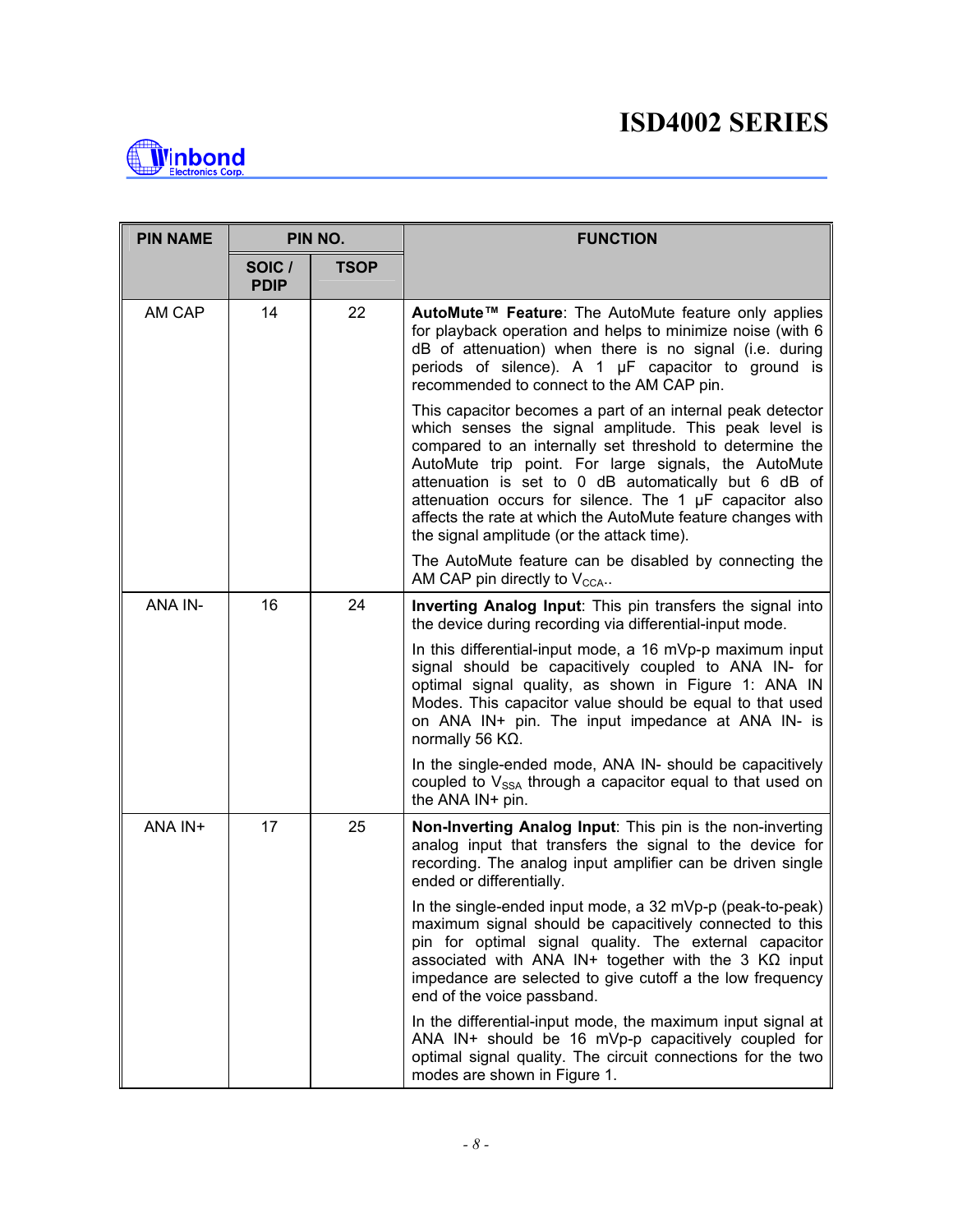

| <b>PIN NAME</b>                     |                       | PIN NO.        | <b>FUNCTION</b>                                                                                                                                                                                                                                                                                                                                                                     |
|-------------------------------------|-----------------------|----------------|-------------------------------------------------------------------------------------------------------------------------------------------------------------------------------------------------------------------------------------------------------------------------------------------------------------------------------------------------------------------------------------|
|                                     | SOIC /<br><b>PDIP</b> | TSOP           |                                                                                                                                                                                                                                                                                                                                                                                     |
| $V_{\text{CCA}}$ / $V_{\text{CCD}}$ | 18/27                 | 26/7           | Supply Voltage: To minimize noises, the analog and digital<br>circuits in the ISD4002 devices use separate power<br>busses. These +3V busses are brought out to separate<br>pins and should be tied together as close to the supply as<br>possible. In addition, these supplies should be decoupled<br>as close to the package as possible.                                         |
| <b>RAC</b>                          | 24                    | $\overline{2}$ | Row Address Clock: This is an open drain output that<br>provides the signal of a ROW with a 200 ms period for 8<br>KHz sampling frequency. (This represents a single row of<br>memory) This signal stays HIGH for 175 ms and stays<br>LOW for 25 ms when it reaches the end of a row.                                                                                               |
|                                     |                       |                | The RAC pin stays HIGH for 109.37 usec and stays LOW<br>for 15.63 µsec in Message Cueing mode (see Message<br>Cueing section for detailed description). Refer to the AC<br>Parameters table for RAC timing information at other<br>sample rates.                                                                                                                                    |
|                                     |                       |                | When a record command is first initiated, the RAC pin<br>remains HIGH for an extra $T_{RACL}$ period. This is due to the<br>need of loading the internal sample and hold circuits in the<br>device. This pin can be used for message management<br>techniques.                                                                                                                      |
|                                     |                       |                | A pull-up resistor is required to connect to other device.                                                                                                                                                                                                                                                                                                                          |
| <b>INT</b>                          | 25                    | 5              | Interrupt: This is an open drain output pin. This pin goes<br>LOW and stays LOW when an Overflow (OVF) or End of<br>Message (EOM) marker is detected. Each operation that<br>ends with an EOM or OVF will generate an interrupt. The<br>interrupt will be cleared the next time an SPI cycle is<br>initiated. The interrupt status can also be read by an $R_{INT}$<br>instruction. |
|                                     |                       |                | A pull-up resistor is required to connect to other device.                                                                                                                                                                                                                                                                                                                          |
|                                     |                       |                | Overflow Flag (OVF) - The Overflow flag indicates that the<br>end of memory has been reached during a record or<br>playback operation.                                                                                                                                                                                                                                              |
|                                     |                       |                | End of Message (EOM) - The End of Message flag is set<br>only during playback operation when an EOM is found.<br>There are eight EOM flag position options per row.                                                                                                                                                                                                                 |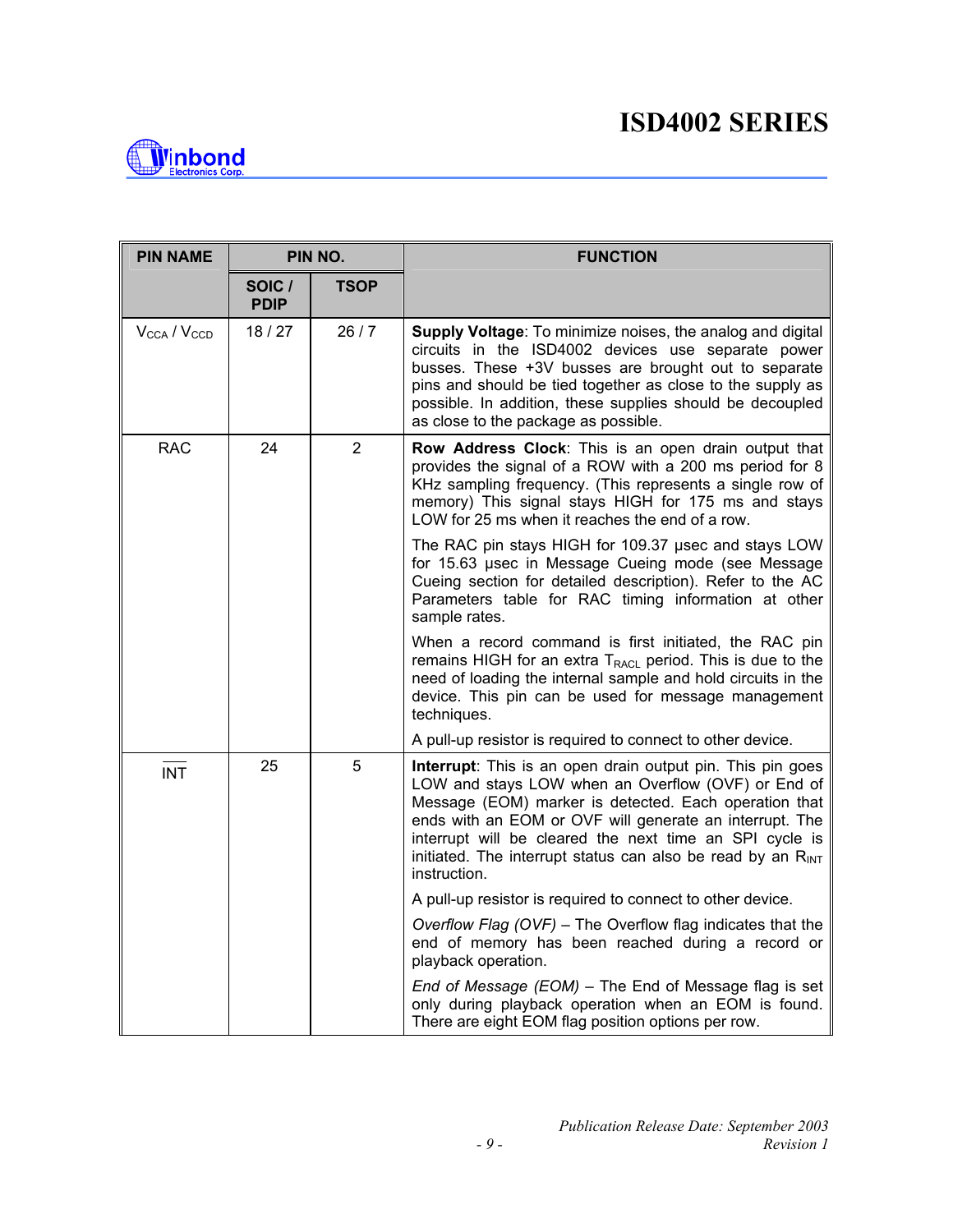

| <b>PIN NAME</b> | PIN NO.               |             | <b>FUNCTION</b>                                                                                                                                                                                                                                                                                                                                                                                                                                                                                                                                                                                                                                                                            |                    |                       |  |  |
|-----------------|-----------------------|-------------|--------------------------------------------------------------------------------------------------------------------------------------------------------------------------------------------------------------------------------------------------------------------------------------------------------------------------------------------------------------------------------------------------------------------------------------------------------------------------------------------------------------------------------------------------------------------------------------------------------------------------------------------------------------------------------------------|--------------------|-----------------------|--|--|
|                 | SOIC /<br><b>PDIP</b> | <b>TSOP</b> |                                                                                                                                                                                                                                                                                                                                                                                                                                                                                                                                                                                                                                                                                            |                    |                       |  |  |
| <b>XCLK</b>     | 26                    | 6           | External Clock Input: The pin has an internal pull-down<br>device. The ISD4002 series is configured at the factory with<br>an internal sampling clock frequency centered to $\pm 1$<br>percent of specification. The frequency is then maintained<br>to a variation of $\pm 2.25$ percent over the entire commercial<br>temperature and operating voltage ranges. The internal<br>clock has a $-6/+4$ percent tolerance over the extended<br>temperature, industrial temperature and voltage ranges. A<br>regulated power supply is recommended for industrial<br>temperature range parts. If greater precision is required,<br>the device can be clocked through the XCLK pin as follows: |                    |                       |  |  |
|                 |                       |             | <b>Part Number</b>                                                                                                                                                                                                                                                                                                                                                                                                                                                                                                                                                                                                                                                                         | <b>Sample Rate</b> | <b>Required Clock</b> |  |  |
|                 |                       |             | ISD4002-120                                                                                                                                                                                                                                                                                                                                                                                                                                                                                                                                                                                                                                                                                | 8.0 kHz            | 1024 kHz              |  |  |
|                 |                       |             | ISD4002-150                                                                                                                                                                                                                                                                                                                                                                                                                                                                                                                                                                                                                                                                                | $6.4$ kHz          | 819.2 kHz             |  |  |
|                 |                       |             | ISD4002-180                                                                                                                                                                                                                                                                                                                                                                                                                                                                                                                                                                                                                                                                                | 5.3 kHz            | 682.7 kHz             |  |  |
|                 |                       |             | ISD4002-240<br>4.0 kHz<br>512 kHz                                                                                                                                                                                                                                                                                                                                                                                                                                                                                                                                                                                                                                                          |                    |                       |  |  |
|                 |                       |             | These recommended clock rates should not be varied<br>because the anti-aliasing and smoothing filters are fixed.<br>Otherwise, aliasing problems can occur if the sample rate<br>differs from the one recommended. The duty cycle on the<br>input clock is not critical, as the clock is immediately<br>divided by two. If the XCLK is not used, this input must<br>be connected to ground.                                                                                                                                                                                                                                                                                                |                    |                       |  |  |
| <b>SCLK</b>     | 28                    | 8           | Serial Clock: This is the input clock to the ISD4002 device.<br>generated<br>by the<br>master<br>device<br>(typically<br>It<br>is<br>microcontoller) and is used to synchronize the data transfer<br>in and out of the device through the MOSI and MISO lines,<br>respectively. Data is latched into the ISD4002 on the rising<br>edge of SCLK and shifted out of the device on the falling<br>edge of SCLK.                                                                                                                                                                                                                                                                               |                    |                       |  |  |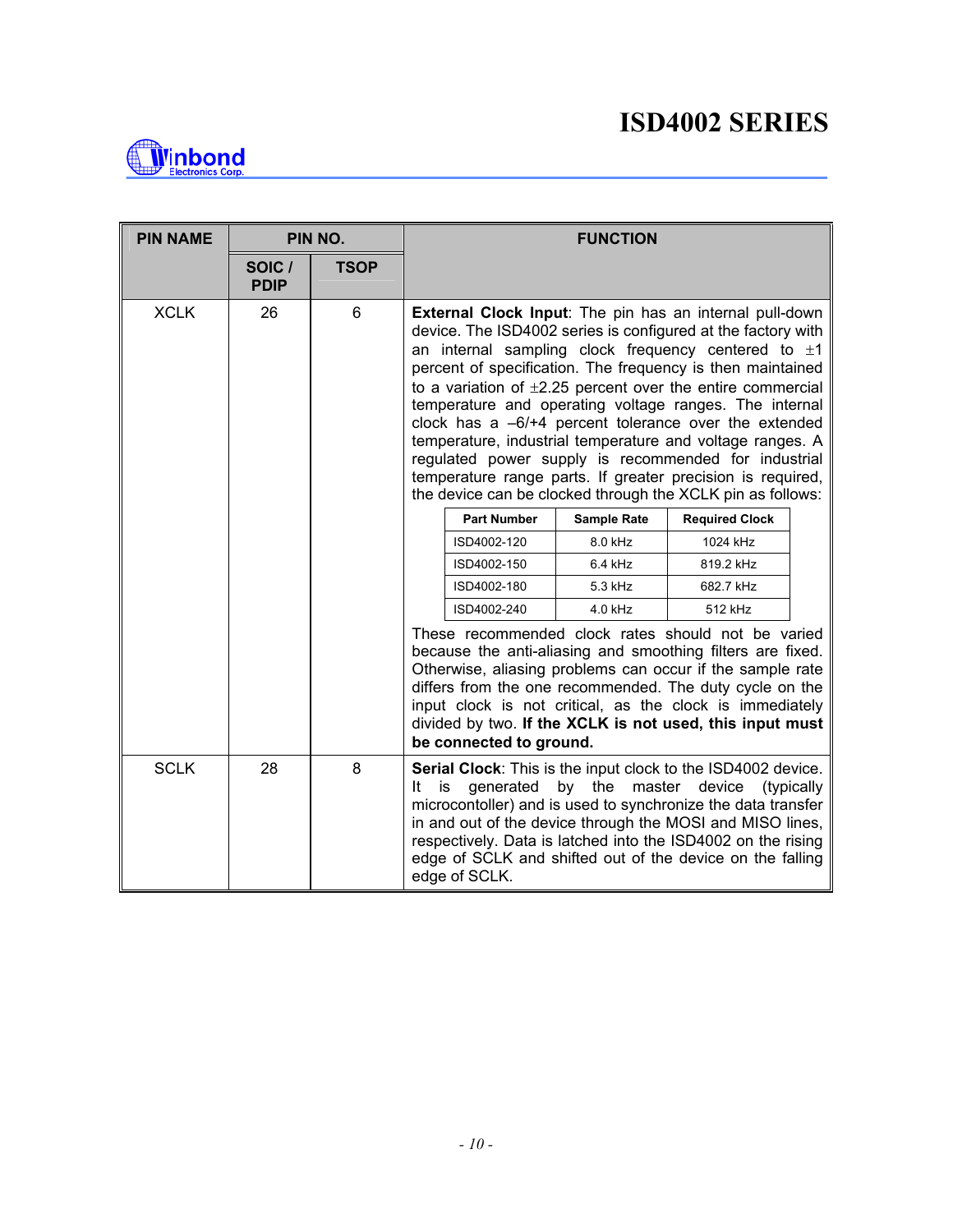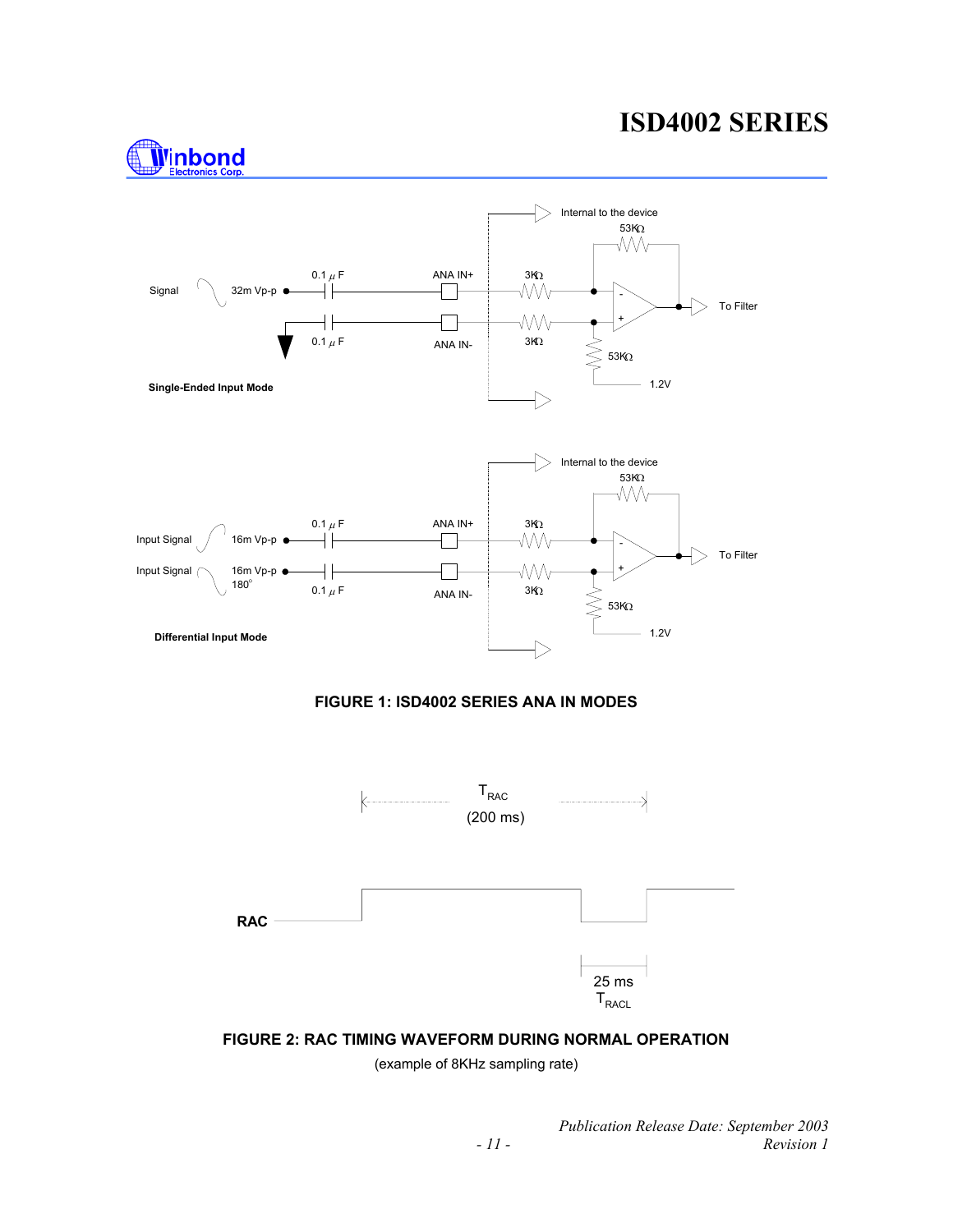

#### **7. FUNCTIONAL DESCRIPTION**

#### **7.1. DETAILED DESCRIPTION**

#### **Audio Quality**

The Winbond's ISD4002 ChipCorder<sup>®</sup> series is offered at 8.0, 6.4, 5.3 and 4.0 kHz sampling frequencies, allowing the user a choice of speech quality options. Increasing the sampling frequency will produce better sound quality, but affects duration. Please refer to Table 1: Product Summary for details.

Analog speech samples are stored directly into on-chip non-volatile memory without the digitization and compression associated with other solutions. Direct analog storage provides higher quality reproduction of voice, music, tones, and sound effects than other solid-state solutions.

#### **Duration**

The ISD4002 Series is a single-chip solution with 120, 150, 180, and 240 seconds duration.

| <b>Part Number</b> | <b>Duration</b><br>(Seconds) | <b>Sample Rate</b><br>(kHz) | <b>Typical Filter Pass</b><br>Band (kHz) * |
|--------------------|------------------------------|-----------------------------|--------------------------------------------|
| ISD4002-120        | 120                          | 8.0                         | 3.4                                        |
| ISD4002-150        | 150                          | 6.4                         | 27                                         |
| ISD4002-180        | 180                          | 5.3                         | 2.3                                        |
| ISD4002-240        | 240                          | 4.0                         |                                            |

#### **TABLE 1: PRODUCT SUMMARY OF ISD4002 SERIES**

\* This is the –3dB point. This parameter is not checked during production testing and may vary due to process variations and other factors. Therefore, the customer should not rely upon this value for testing purposes.

#### **Flash Storage**

The ISD4002 series utilizes on-chip Flash memory, providing zero-power message storage. The message is retained for up to 100 years typically without power. In addition, the device can be rerecorded typically over 100,000 times.

#### **Memory Architecture**

The ISD4002 series contains a total of 960K Flash memory cells, which is organized as 600 rows of 1,600 cells each.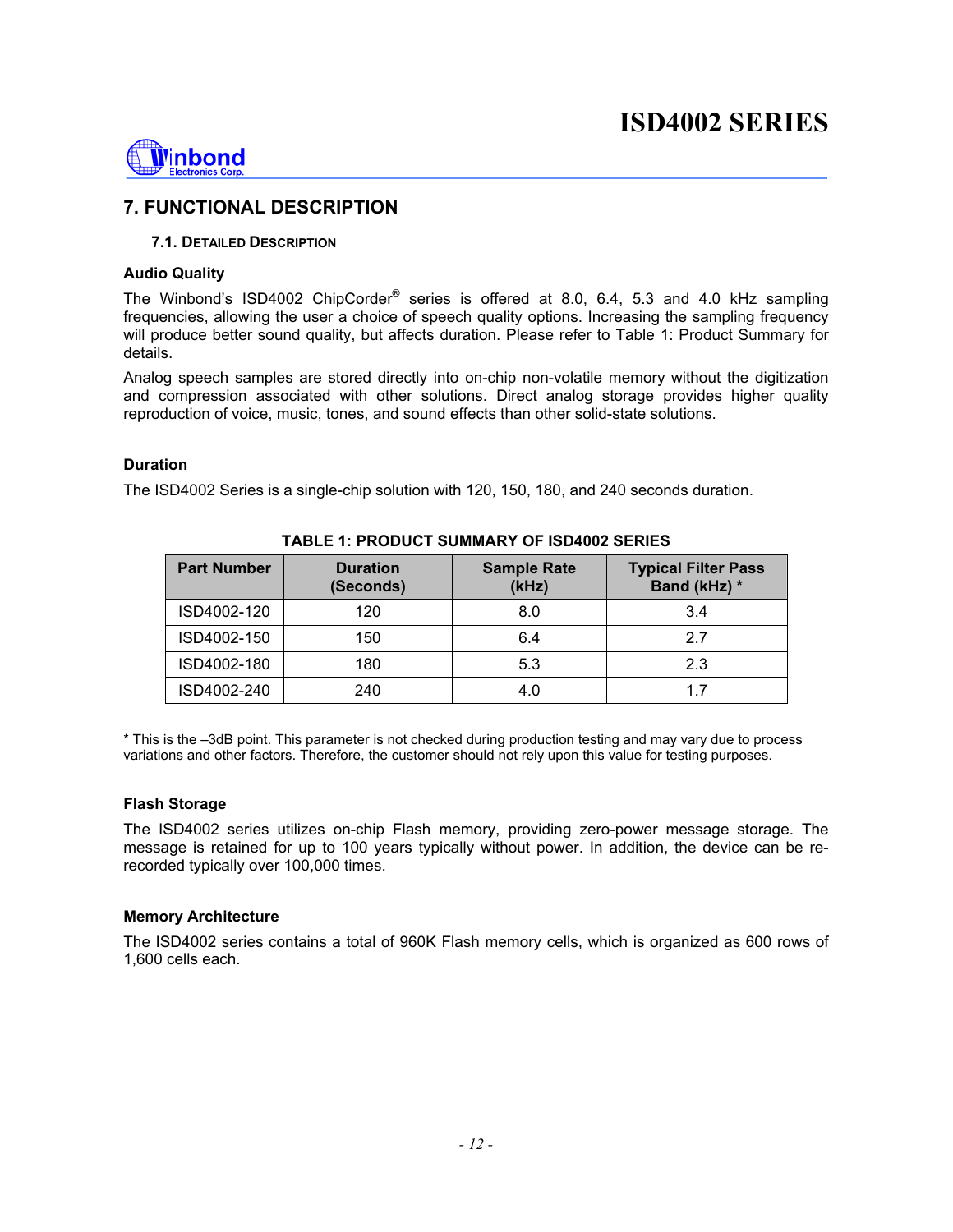

#### **Microcontroller Interface**

A four-wire (SCLK, MOSI, MISO & SS ) SPI interface is provided for controlling and addressing functions. The ISD4002 is configured to operate as a peripheral slave device, with a microcontrollerbased SPI bus interface. Read and write operations are controlled through this SPI interface. An

interrupt signal (INT ) and internal read only Status Register are provided for handshake purposes.

#### **Programming**

The ISD4002 series is also ideal for playback-only applications, where single- or multiple-messages playback is controlled through the SPI port. Once the desired message configuration is created, duplicates can easily be generated via a programmer.

#### **7.2. SERIAL PERIPHERAL INTERFACE (SPI) DESCRIPTION**

The ISD4002 series operates via SPI serial interface with the following protocol.

First, the data transfer protocol assumes that the microcontroller's SPI shift registers are clocked on the falling edge of the SCLK. However, for the ISD4002, the protocols are as follows:

- 1. All serial data transfers begin with the falling edge of  $\overline{SS}$  pin.
- 2. SS is held LOW during all serial communications and held HIGH between instructions.
- 3. Data is clocked in on the rising edge of the SCLK signal and clocked out on the falling edge of the SCLK signal, with LSB first.
- 4. Playback and record operations are initiated when the device is enabled by asserting the SS pin LOW, shifting in an opcode and an address data to the ISD4002 device (refer to the Opcode Summary in the following page).
- 5. The opcodes contain <11 address bits> and <5 control bits>.
- 6. Each operation that ends with an EOM or Overflow will generate an interrupt. The Interrupt will be cleared the next time a SPI cycle is initiated.
- 7. As Interrupt data is shifted out of the MISO pin, control and address data are simultaneously shifted into the MOSI pin. Care should be taken such that the data shifted in is compatible with current system operation. Because it is possible to read an interrupt data and start a new operation within the same SPI cycle.
- 8. An operation begins with the RUN bit set and ends with the RUN bit reset.
- 9. All operations begin after the rising edge of SS .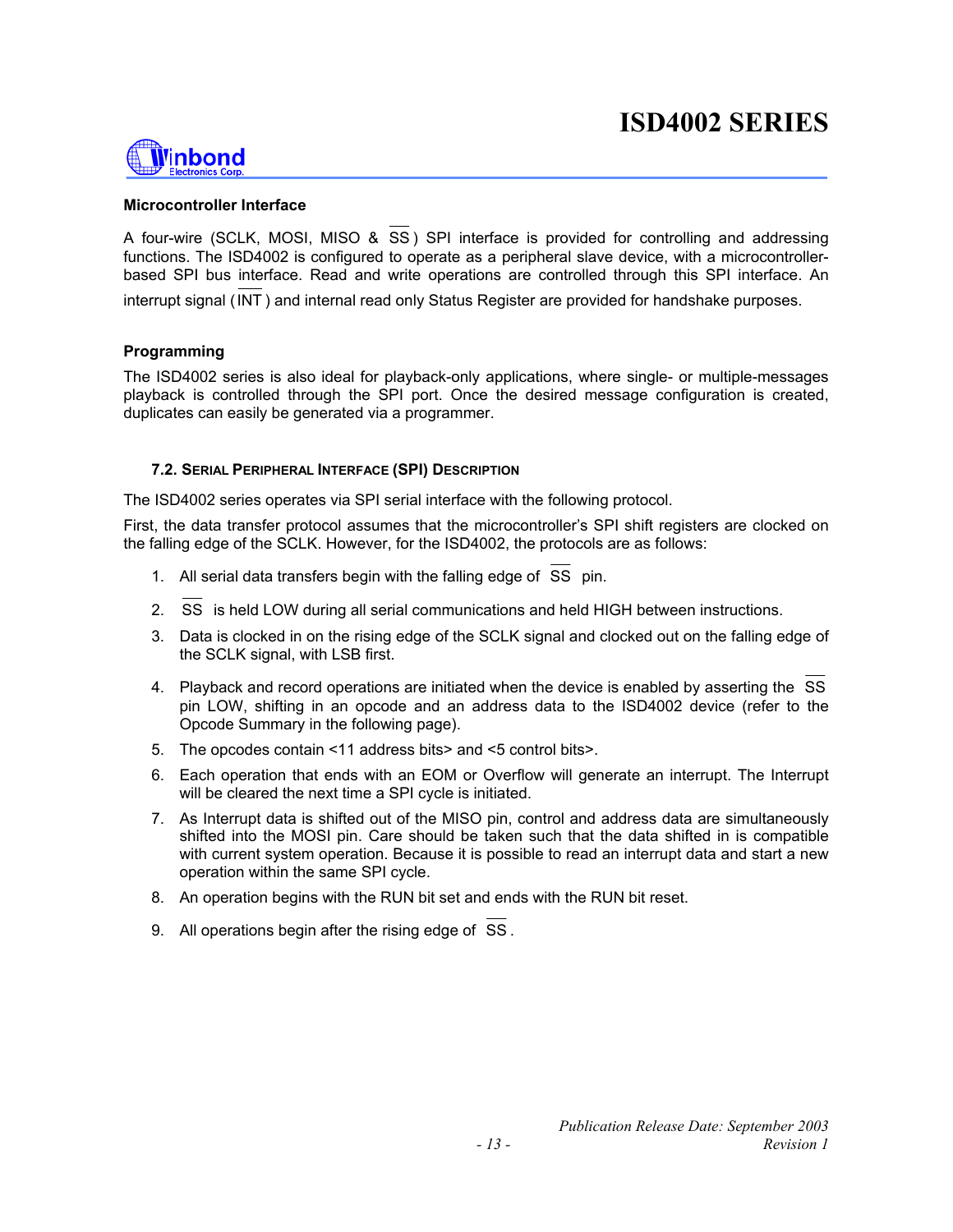

#### **7.2.1. OPCODES**

The available Opcodes are summarized as follows:

#### **TABLE 2: OPCODE SUMMARY**

|                     | <b>OpCodes</b>                       |                                                       |                                                                                                                                                      |
|---------------------|--------------------------------------|-------------------------------------------------------|------------------------------------------------------------------------------------------------------------------------------------------------------|
| <b>Instructions</b> | Address (11 bits)<br>$<$ A0 - A9, 0> | <b>Control bits (5 bits)</b><br><b>C0 C1 C2 C3 C4</b> | <b>Descriptions</b>                                                                                                                                  |
| <b>POWERUP</b>      | <xxxxxxxxxxx></xxxxxxxxxxx>          | $0\quad 0$<br>$\Omega$<br>$\Omega$<br>1               | Power-Up: Device will be ready for an operation after<br>$T_{\sf PUD}.$                                                                              |
| <b>SETPLAY</b>      | $<$ A0 - A9, 0>                      | $\Omega$<br>$\Omega$<br>1                             | Initiates playback from address <a0-a9>.</a0-a9>                                                                                                     |
| <b>PLAY</b>         |                                      | $\Omega$                                              | Playback from the current address (until EOM or OVF).                                                                                                |
| <b>SETREC</b>       | $<$ A0 - A9, 0>                      | $\Omega$<br>$\Omega$<br>$\Omega$<br>-1                | Initiates a record operation from address <a0-a9>.</a0-a9>                                                                                           |
| <b>REC</b>          |                                      | $\Omega$<br>$\Omega$<br>1<br>1                        | Records from current address until OVF is reached or<br>Stop command is sent.                                                                        |
| <b>SETMC</b>        | $<$ A0 - A9, 0>                      | $\Omega$<br>1                                         | Initiates Message Cueing (MC) from address <a0-a9>.</a0-a9>                                                                                          |
| $MC$ <sup>[2]</sup> |                                      | $\mathbf{1}$<br>1<br>1.<br>$1 \quad 1$                | Performs a Message Cueing from current location.<br>Proceeds to the end of message (EOM) or enters OVF<br>condition if no more messages are present. |
| <b>STOP</b>         | <xxxxxxxxxxx></xxxxxxxxxxx>          | $X \quad 0$<br>$\Omega$                               | Stops the current operation.                                                                                                                         |
| <b>STOPPWRDN</b>    | <xxxxxxxxxxx></xxxxxxxxxxx>          | X <sub>0</sub><br>$\mathbf 0$<br>$X \quad 1$          | Stops the current operation and enters into standby<br>(power-down) mode.                                                                            |
| RINT <sup>[3]</sup> | <xxxxxxxxxxx></xxxxxxxxxxx>          | $\Omega$<br>X.<br>$\Omega$                            | Read Interrupt status bits: Overflow and EOM.                                                                                                        |

Notes:

l

- C0 = Message cueing
- C1 = Ignore address bit
- C2 = Master power control
- C3 = Record or playback operation
- C4 = Enable or disable an operation

<sup>&</sup>lt;sup>[2]</sup> Message Cueing can be selected only at the beginning of a playback operation.

<sup>&</sup>lt;sup>[3]</sup> As the Interrupt data is shifted out of the ISD4002, control and address data are being shifted in. Care should be taken such that the data shifted in is compatible with current system operation. It is possible to read interrupt data and start a new operation at the same time. See Figures 5 - 8 for references.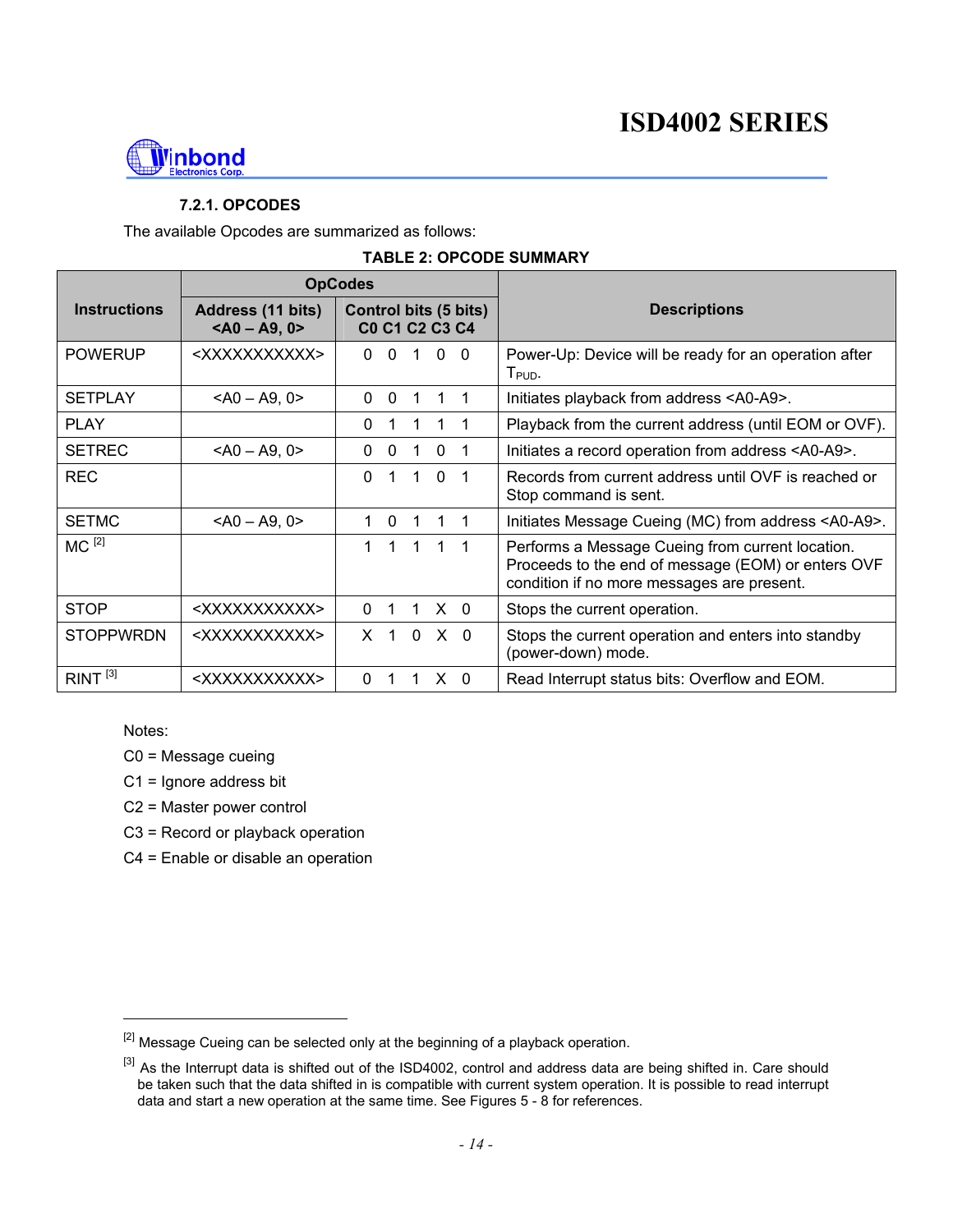

#### **7.2.2. SPI Diagrams**



**FIGURE 3: SPI INTERFACE SIMPLIFIED BLOCK DIAGRAM** 

The following diagram describes the SPI port and the control bits associated with it.



**FIGURE 4: SPI PORT**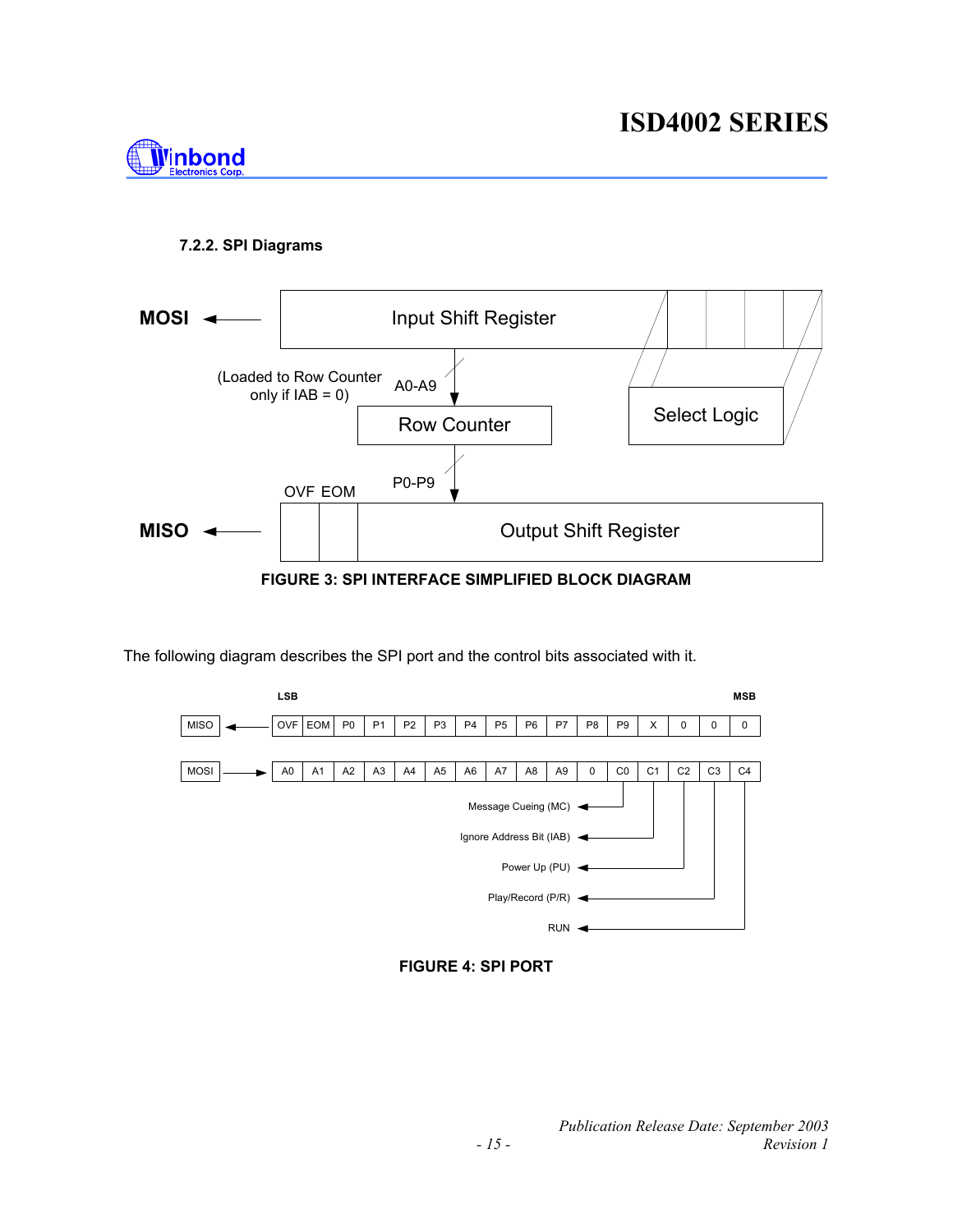

l

#### **7.2.3. SPI Control and Output Registers**

The SPI control register provides control of individual device functions such as play, record, message cueing, power-up and power-down, start and stop operations, and ignore address pointers.

| <b>Control Bit</b>  | <b>Control Register</b> | <b>Bit</b> | <b>Device Function</b>                 |
|---------------------|-------------------------|------------|----------------------------------------|
| CO                  | <b>MC</b>               |            | Message Cueing function                |
|                     | $=$                     | 1          | Enable Message Cueing                  |
|                     | $=$                     | 0          | Disable Message Cueing                 |
| C <sub>1</sub>      | $IAB$ <sup>[4]</sup>    |            | Ignore Address bit                     |
|                     | Ξ                       | 1          | Ignore input address register (A0-A9)  |
|                     | $\equiv$                | 0          | Use the input address register (A0-A9) |
| C <sub>2</sub>      | PU                      |            | Power Up bit                           |
|                     | $=$                     | 1          | Power-Up                               |
|                     | Ξ                       | 0          | Power-Down                             |
| C <sub>3</sub>      | P/R                     |            | Playback or Record bit                 |
|                     | Ξ                       | 1          | Play                                   |
|                     | Ξ                       | $\Omega$   | Record                                 |
| C <sub>4</sub>      | <b>RUN</b>              |            | Enable or Disable an operation         |
|                     | $=$                     | 1          | <b>Start</b>                           |
|                     | $=$                     | 0          | Stop                                   |
| <b>Address Bits</b> | A0-A9                   |            | Input address register                 |

#### **TABLE 3: SPI CONTROL REGISTERS**

#### **TABLE 4: SPI OUTPUT REGISTERS**

| <b>Output Bits</b>             | <b>Description</b>                 |
|--------------------------------|------------------------------------|
| OVF                            | Overflow                           |
| EOM                            | End-of-Message                     |
| P <sub>0</sub> -P <sub>9</sub> | Output of the row pointer register |

<sup>[4]</sup> When IAB (Ignore Address Bit) is set to 0, a playback or record operation starts from address (A0-A9). For consecutive playback or record, IAB should be changed to a 1 before the end of that row (see RAC timing). Otherwise the ISD4002 will repeat the operation from the same row address. For memory management, the Row Address Clock (RAC) signal and IAB can be used to move around the memory segments.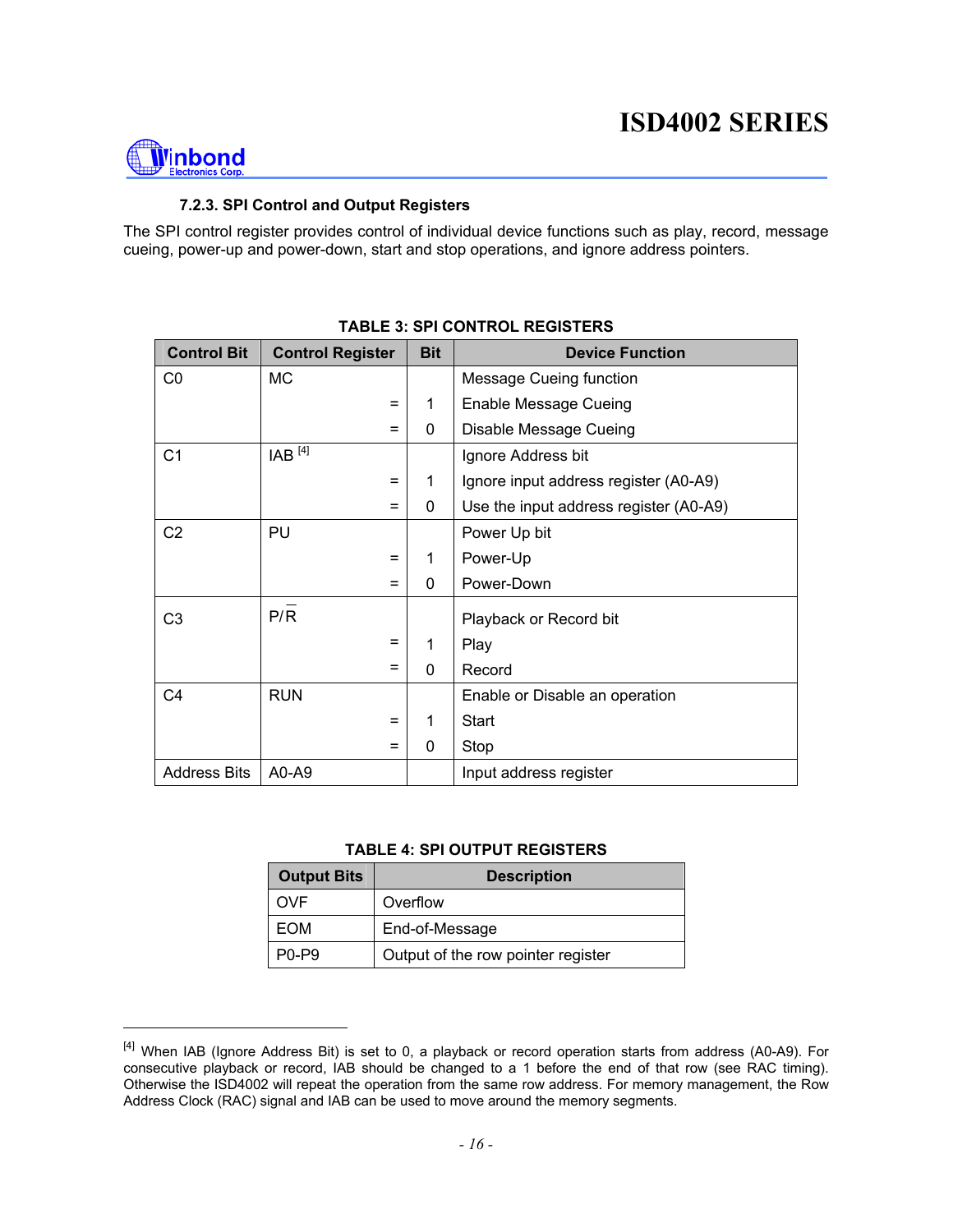

#### **Message Cueing**

Message cueing (MC) allows the user to skip through messages, without knowing the actual physical location of the messages. It will stop when an EOM marker is reached. Then, the internal address counter will point to the next message. Also, it will enter into OVF condition when it reaches the end of memory. In this mode, the messages are skipped 1,600 times faster than the normal playback mode.

#### **Power-Up Sequence**

The ISD4002 will be ready for an operation after power-up command is sent and followed by the  $T_{\text{PID}}$ timing (25 ms for 8 KHz sampling rate). Refer to the AC timing table for other  $T_{\text{PID}}$  values with respect to different sampling rates.

The following sequences are recommended for optimized Record and Playback operations.

#### *Record Mode*

- 1. Send POWERUP command.
- 2. Wait  $T_{PID}$  (power-up delay).
- 3. Send POWERUP command.
- 4. Wait  $2 \times T_{\text{PID}}$  (power-up delay).
- 5. a). Send SETREC command with address xx, or

b). Send REC command (recording from current location).

- 6. Send STOP command to stop recording.
- 7. Wait T<sub>STOP/PAUSE.</sub>

For 5.a), the device will start recording at address xx and will generate an interrupt when an overflow (end of memory array) is reached, if no STOP command is sent before that. Then, it will automatic stop recording operation.

#### *Playback Mode*

- 1. Send POWERUP command
- 2. Wait  $T_{\text{PID}}$  (power-up delay)
- 3. a). Send SETPLAY command with address xx, or
	- b). Send PLAY command (playback from current location).
- 4. a). Send STOP command to halt the playback operation, or
	- b). Wait for playback operation to stop automatically, when an EOM or OVF is reached.
- 5. Wait T<sub>STOP/PAUSE.</sub>

For 3.a), the device will start playback at address xx and it will generate an interrupt when an EOM or OVF is reached. It will then stop playback operation.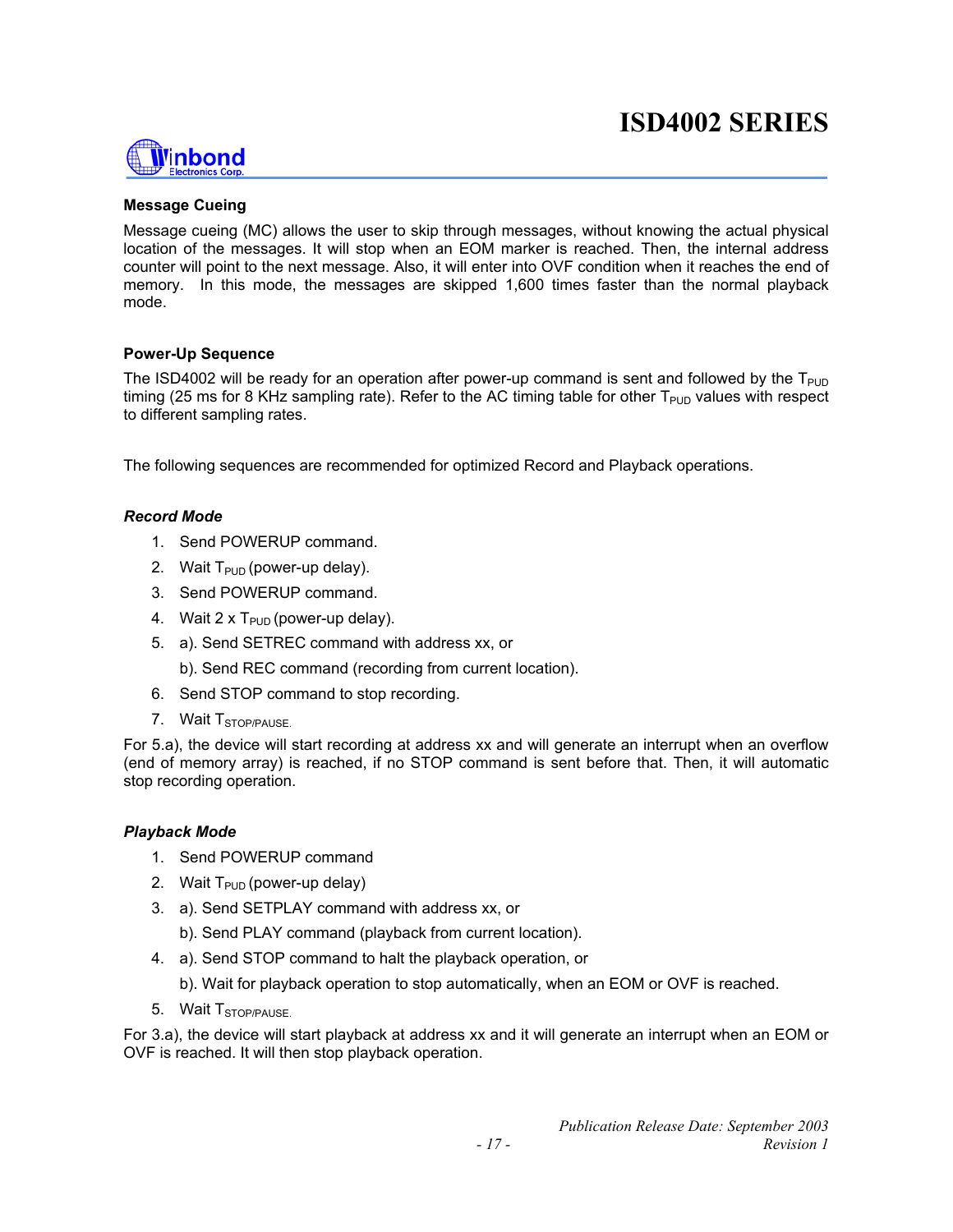

#### **8. TIMING DIAGRAMS**



**FIGURE 5: TIMING DIAGRAM** 



#### **FIGURE 6: 8-BIT COMMAND FORMAT**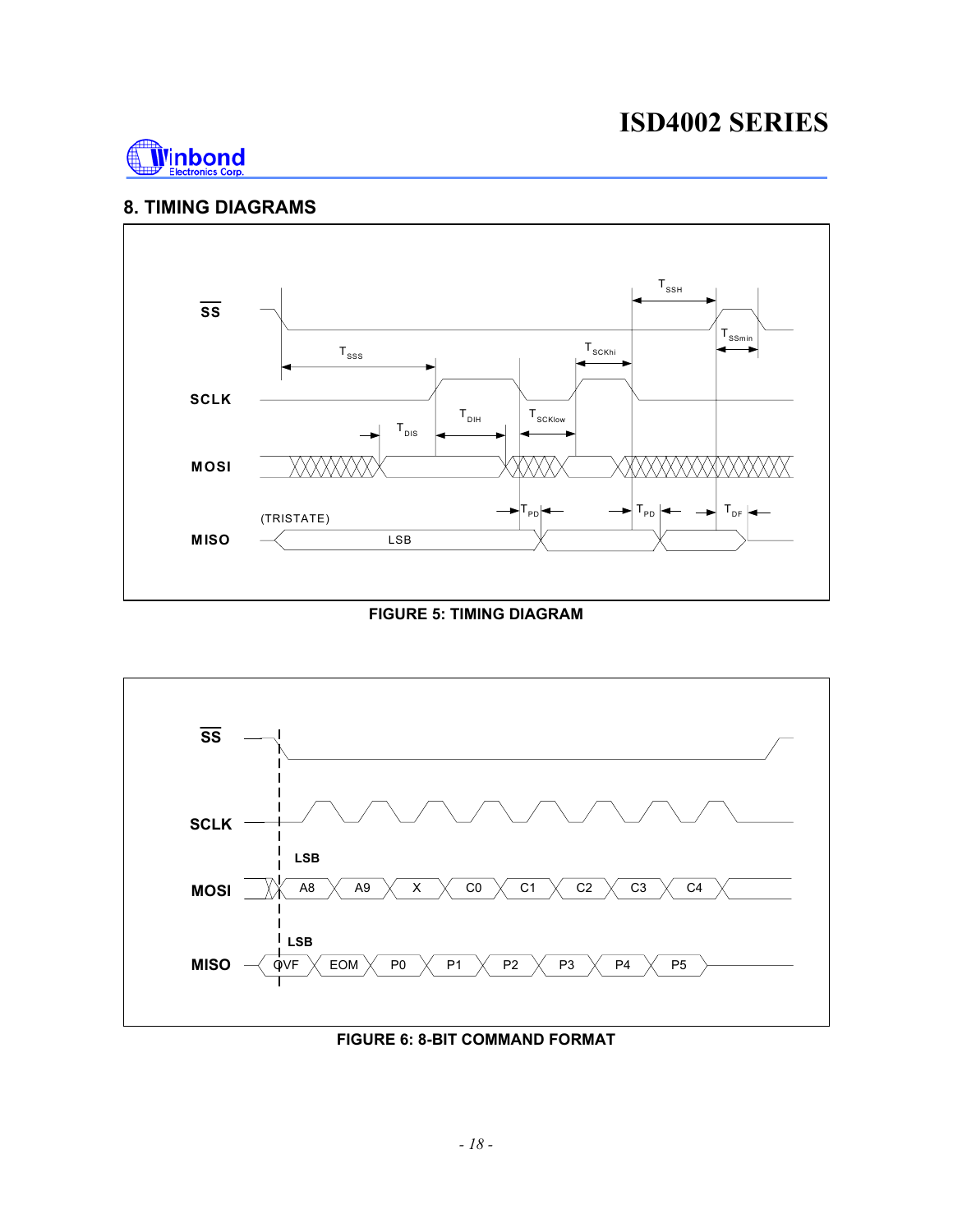



**FIGURE 7: 16-BIT COMMAND FORMAT** 



**FIGURE 8: PLAYBACK/RECORD AND STOP CYCLE**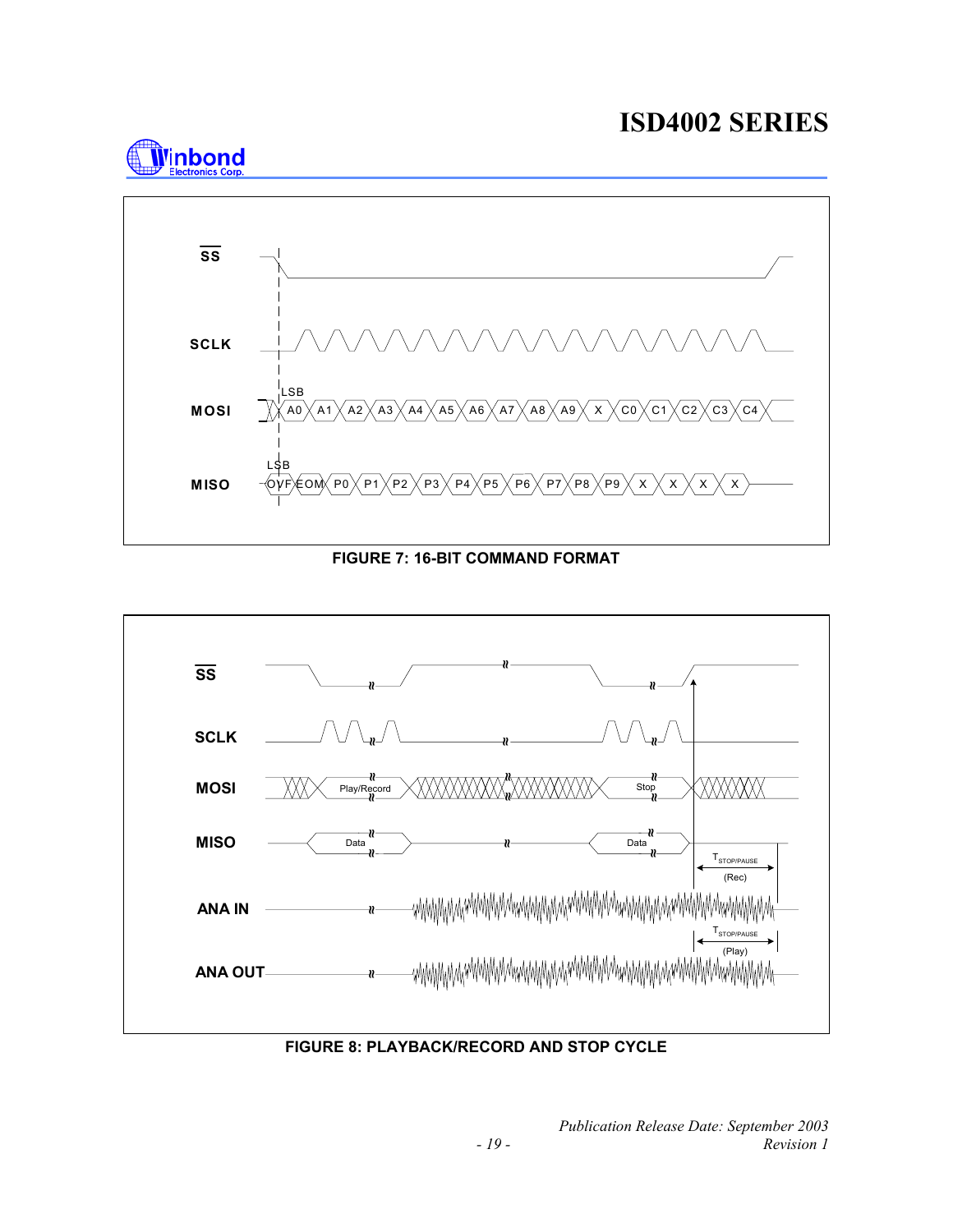

#### **9. ABSOLUTE MAXIMUM RATINGS**

| <b>CONDITIONS</b>                                                                            | <b>VALUES</b>                            |  |  |  |  |  |
|----------------------------------------------------------------------------------------------|------------------------------------------|--|--|--|--|--|
| Junction temperature                                                                         | $150^{\circ}$ C                          |  |  |  |  |  |
| Storage temperature range                                                                    | $-65^{\circ}$ C to $+150^{\circ}$ C      |  |  |  |  |  |
| Voltage applied to any pin                                                                   | $(V_{SS} - 0.3V)$ to $(V_{CC} + 0.3V)$   |  |  |  |  |  |
| Voltage applied to any pin (Input current limited to $\pm 20 \text{mA}$ )                    | $(V_{SS} - 1.0 V)$ to $(V_{CC} + 1.0 V)$ |  |  |  |  |  |
| Voltage applied to MOSI, SCLK, and SS pins<br>(Input current limited to $\pm 20 \text{mA}$ ) | $(V_{SS} - 1.0V)$ to 5.5V                |  |  |  |  |  |
| Lead temperature (soldering - 10 seconds)                                                    | $300^{\circ}$ C                          |  |  |  |  |  |
| $V_{\text{CC}} - V_{\text{SS}}$                                                              | $-0.3V$ to $+7.0V$                       |  |  |  |  |  |

#### **TABLE 5: ABSOLUTE MAXIMUM RATINGS (PACKAGED PARTS)**

#### **TABLE 6: ABSOLUTE MAXIMUM RATINGS (DIE)**

| <b>CONDITIONS</b>                                                                            | <b>VALUES</b>                          |
|----------------------------------------------------------------------------------------------|----------------------------------------|
| Junction temperature                                                                         | $150^{\circ}$ C                        |
| Storage temperature range                                                                    | $-65^{\circ}$ C to $+150^{\circ}$ C    |
| Voltage applied to any pad                                                                   | $(V_{SS} - 0.3V)$ to $(V_{CC} + 0.3V)$ |
| Voltage applied to any pad (Input current limited to $\pm 20$ mA)                            | $(V_{SS} - 1.0V)$ to $(V_{CC} + 1.0V)$ |
| Voltage applied to MOSI, SCLK, and SS pins<br>(Input current limited to $\pm 20 \text{mA}$ ) | $(V_{SS} - 1.0 V)$ to 5.5V             |
| $V_{\text{CC}} - V_{\text{SS}}$                                                              | $-0.3V$ to $+7.0V$                     |

Note: Stresses above those listed may cause permanent damage to the device. Exposure to the absolute maximum ratings may affect device reliability and performance. Functional operation is not implied at these conditions.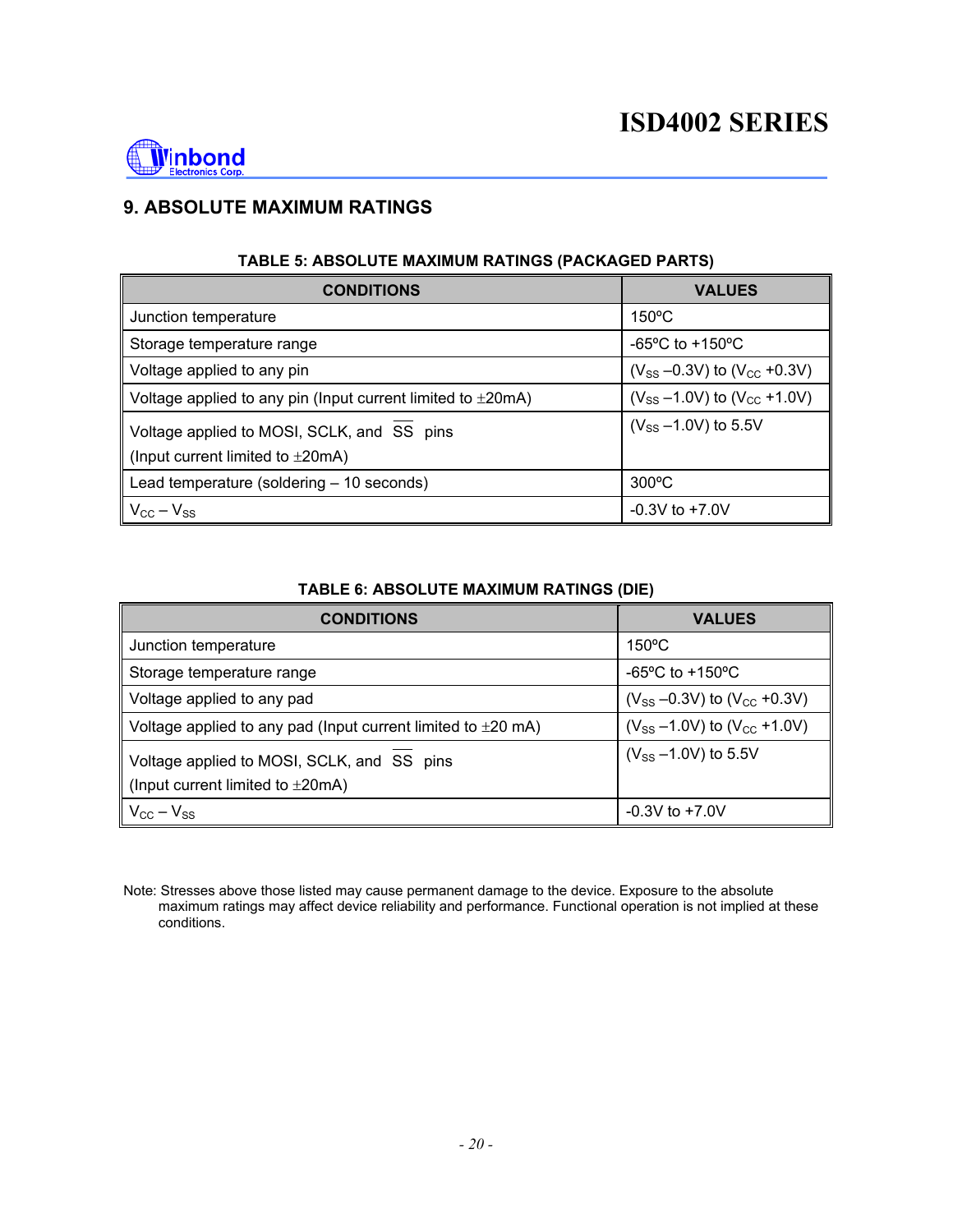

#### **9.1. OPERATING CONDITIONS**

| <b>CONDITION</b>                                          | <b>VALUE</b>                                         |
|-----------------------------------------------------------|------------------------------------------------------|
| Commercial operating temperature range (Case temperature) | $0^{\circ}$ C to +70 $^{\circ}$ C                    |
| Extended operating temperature (Case temperature)         | -20 $\mathrm{^{\circ}C}$ to +70 $\mathrm{^{\circ}C}$ |
| Industrial operating temperature (Case temperature)       | $-40^{\circ}$ C to $+85^{\circ}$ C                   |
| Supply voltage $(V_{CC})$ <sup>[1]</sup>                  | +2.7V to +3.3V                                       |
| Ground voltage (V <sub>SS</sub> ) <sup>[2]</sup>          | 0V                                                   |

#### **TABLE 7: OPERATING CONDITIONS (PACKAGED PARTS)**

#### **TABLE 8: OPERATING CONDITIONS (DIE)**

| <b>CONDITION</b>                         | <b>VALUE</b>                      |
|------------------------------------------|-----------------------------------|
| Commercial operating temperature range   | $0^{\circ}$ C to +50 $^{\circ}$ C |
| Supply voltage $(V_{CC})$ <sup>[1]</sup> | $+2.7V$ to $+3.3V$                |
| Ground voltage $(V_{SS})^{[2]}$          | 0V                                |

 $^{[1]}$  V<sub>CC</sub> = V<sub>CCA</sub> = V<sub>CCD</sub>  ${}^{[2]}V_{\rm SS} = V_{\rm SSA} = V_{\rm SSD}$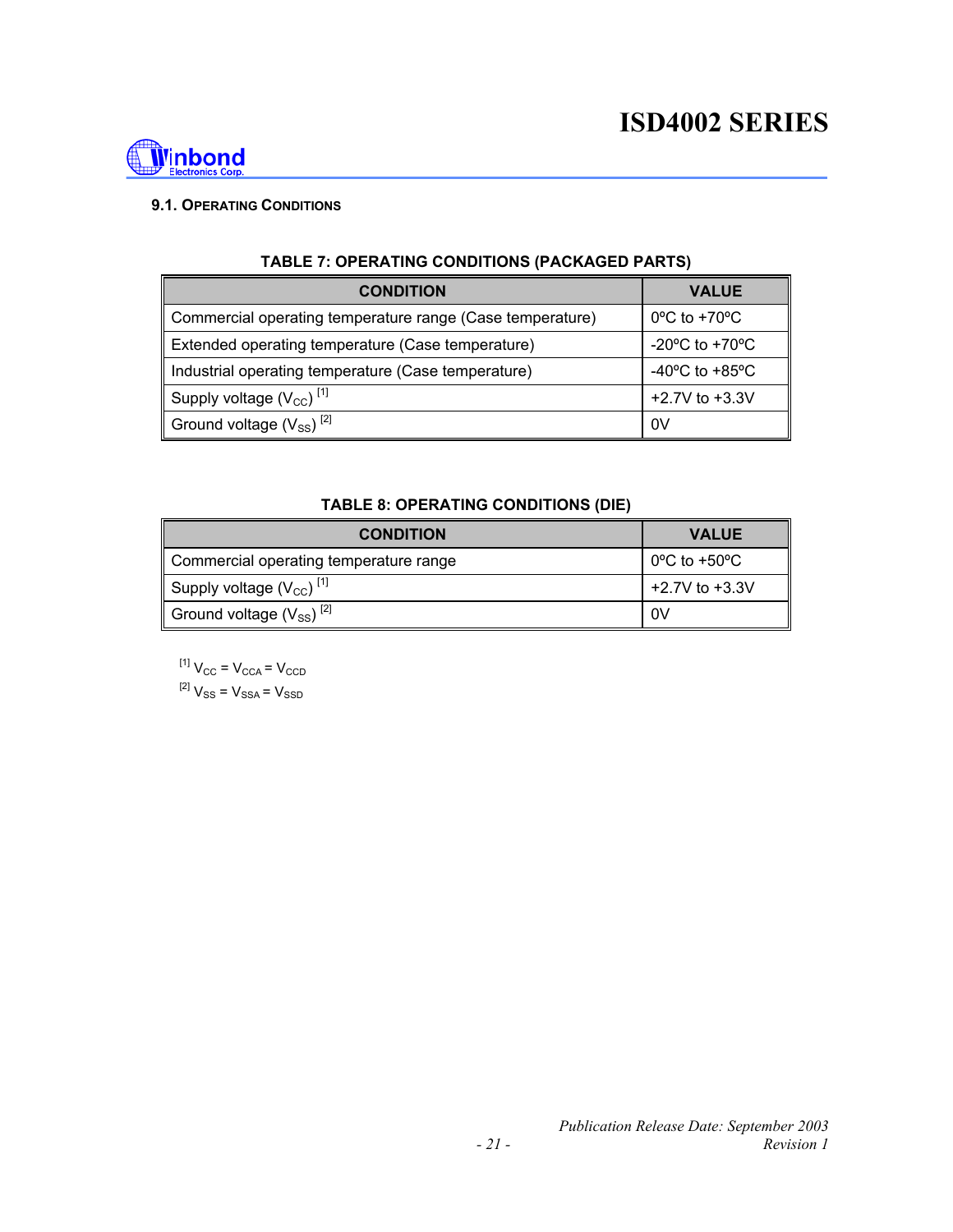

#### **10. ELECTRICAL CHARACTERISTICS**

#### **10.1. PARAMETERS FOR PACKAGED PARTS**

| <b>PARAMETER</b>                                   | <b>SYMBOL</b>    | MIN <sup>[2]</sup> | $TYP^{[1]}$ | $MAX^{[2]}$        | <b>UNITS</b> | <b>CONDITIONS</b>              |
|----------------------------------------------------|------------------|--------------------|-------------|--------------------|--------------|--------------------------------|
| Input Low Voltage                                  | $V_{IL}$         |                    |             | $V_{\rm CC}$ x 0.2 | $\vee$       |                                |
| Input High Voltage                                 | V <sub>IH</sub>  | $V_{CC}$ x 0.8     |             |                    | $\vee$       |                                |
| <b>Output Low Voltage</b>                          | $V_{OL}$         |                    |             | 0.4                | V            | $I_{OL}$ = 10 µA               |
| RAC, INT Output Low Voltage                        | $V_{OL1}$        |                    |             | 0.4                | $\vee$       | $I_{OL}$ = 1 mA                |
| Output High Voltage                                | $V_{OH}$         | $V_{CC}$ x 0.4     |             |                    | V            | $I_{OH} = -10 \mu A$           |
| V <sub>cc</sub> Current (Operating)                | $I_{\rm CC}$     |                    |             |                    |              |                                |
| - Playback                                         |                  |                    | 15          | 30                 | mA           | $R_{\text{EXT}} = \infty$ [3]  |
| - Record                                           |                  |                    | 25          | 40                 | mA           | $R_{\text{EXT}} = \infty$ [3]  |
| V <sub>cc</sub> Current (Standby)                  | $I_{SB}$         |                    | 1           | 10                 | μA           | [3] [4]                        |
| Input Leakage Current                              | $I_{\rm IL}$     |                    |             | ±1                 | μA           |                                |
| <b>MISO Tristate Current</b>                       | $I_{HZ}$         |                    | 1           | 10                 | μA           |                                |
| Output Load Impedance                              | $R_{\text{EXT}}$ | 5                  |             |                    | KΩ           |                                |
| ANA IN+ Input Resistance                           | $R_{ANA IN^+}$   | 2.2                | 3.0         | 3.8                | KΩ           |                                |
| <b>ANA IN- Input Resistance</b>                    | $R_{ANA IN}$     | 40                 | 56          | 71                 | KΩ           |                                |
| $ANA IN+$ or $ANA IN-$ to $AUD$<br><b>OUT Gain</b> | $A_{APP}$        | 20                 | 23          | 26                 | dB           | 1 KHz<br>sinewave input<br>[5] |

#### **TABLE 9: DC PARAMETERS**

#### Notes:

- <sup>[1]</sup> Typical values @ T<sub>A</sub> = 25°C and V<sub>cc</sub> = 3.0V.
- $[2]$  All Min/Max limits are guaranteed by Winbond via electronical testing or characterization. Not all specifications are 100 percent tested.
- $[3]$  V<sub>CCA</sub> and V<sub>CCD</sub> connected together.
- $[4]$  SS = V<sub>CCA</sub> = V<sub>CCD</sub>, XCLK = MOSI = V<sub>SSA</sub> = V<sub>SSA</sub> and all other pins floating.
- $[5]$  Measured with AutoMute feature disabled.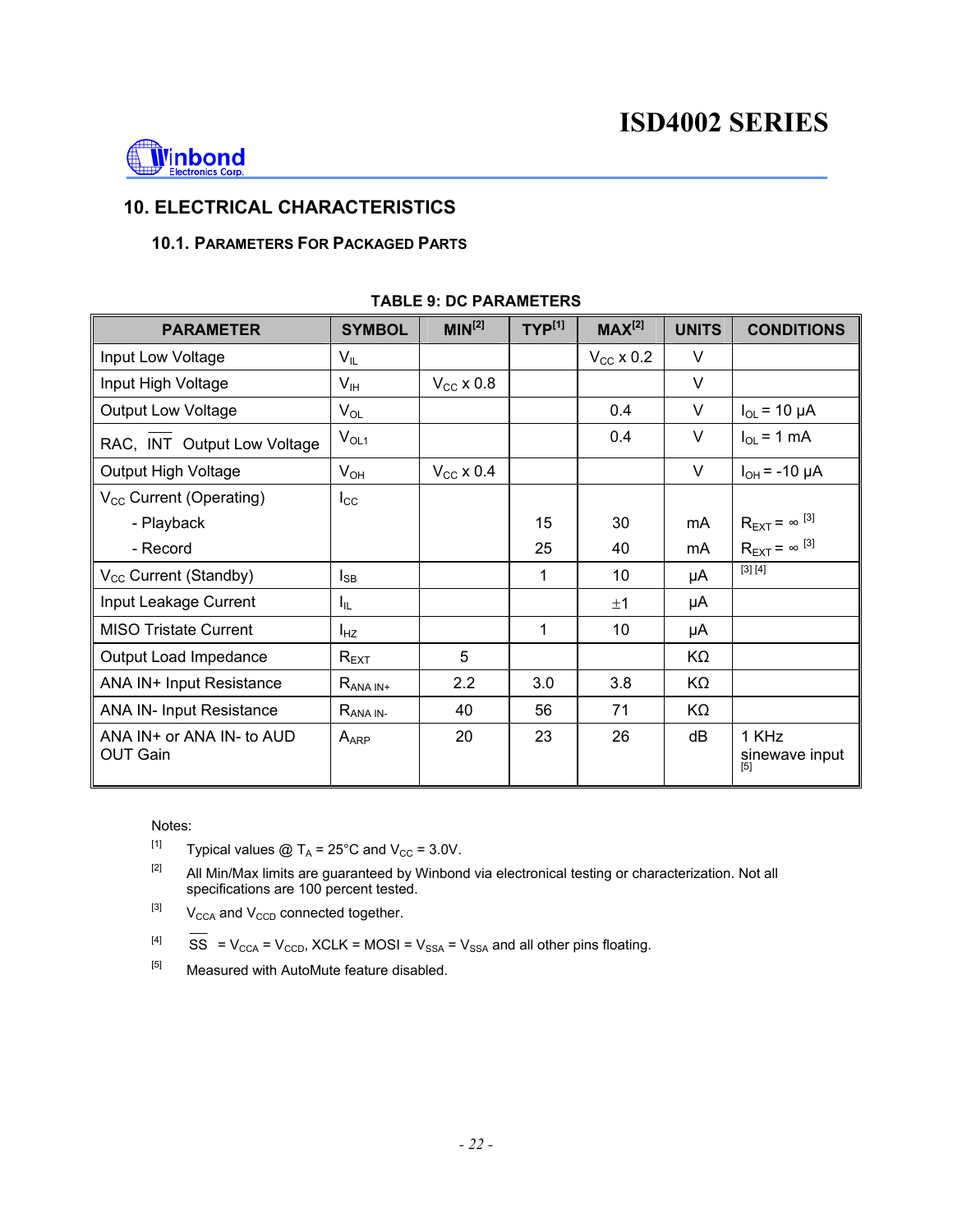

| <b>CHARACTERISTIC</b>            | <b>SYMBOL</b>                           | MIN <sup>[2]</sup> | $TYP^{[1]}$ | $MAX^{[2]}$ | <b>UNITS</b> | <b>CONDITIONS</b>                                                                                                                                                                     |
|----------------------------------|-----------------------------------------|--------------------|-------------|-------------|--------------|---------------------------------------------------------------------------------------------------------------------------------------------------------------------------------------|
| Sampling Frequency               | $F_S$                                   |                    |             |             |              |                                                                                                                                                                                       |
| ISD4002-120                      |                                         |                    | 8.0         |             | KHz          | $[5] % \begin{center} \includegraphics[width=\linewidth]{imagesSupplemental/Imit} \caption{The image shows the image shows a single number of times.} \label{fig:limal} \end{center}$ |
| ISD4002-150                      |                                         |                    | 6.4         |             | <b>KHz</b>   | $[5]$                                                                                                                                                                                 |
| ISD4002-180                      |                                         |                    | 5.3         |             | <b>KHz</b>   | $[5] % \begin{center} \includegraphics[width=\linewidth]{imagesSupplemental/Imit} \caption{The image shows the image shows a single number of times.} \label{fig:limal} \end{center}$ |
| ISD4002-240                      |                                         |                    | 4.0         |             | KHz          | $[5]$                                                                                                                                                                                 |
| Filter Pass Band                 | $F_{CF}$                                |                    |             |             |              |                                                                                                                                                                                       |
| ISD4002-120                      |                                         |                    | 3.4         |             | KHz          | 3 dB Roll-Off Point[3][7]                                                                                                                                                             |
| ISD4002-150                      |                                         |                    | 2.7         |             | <b>KHz</b>   | 3 dB Roll-Off Point[3][7]                                                                                                                                                             |
| ISD4002-180                      |                                         |                    | 2.3         |             | <b>KHz</b>   | 3 dB Roll-Off Point[3][7]                                                                                                                                                             |
| ISD4002-240                      |                                         |                    | 1.7         |             | <b>KHz</b>   | 3 dB Roll-Off Point[3][7]                                                                                                                                                             |
| <b>Record Duration</b>           | $T_{\mathsf{REC}}$                      |                    |             |             |              | $[6] % \begin{center} \includegraphics[width=\linewidth]{imagesSupplemental/Imit} \caption{The image shows the image shows a single number of times.} \label{fig:limal} \end{center}$ |
| ISD4002-120                      |                                         |                    | 120         |             | sec          | [6]                                                                                                                                                                                   |
| ISD4002-150                      |                                         |                    | 150         |             | sec          | [6]                                                                                                                                                                                   |
| ISD4002-180                      |                                         |                    | 180         |             | sec          | [6]                                                                                                                                                                                   |
| ISD4002-240                      |                                         |                    | 240         |             | sec          |                                                                                                                                                                                       |
| <b>Playback Duration</b>         | $T_{\text{PIAY}}$                       |                    | 120         |             |              | [6]                                                                                                                                                                                   |
| ISD4002-120<br>ISD4002-150       |                                         |                    | 150         |             | sec          | [6]                                                                                                                                                                                   |
| ISD4002-180                      |                                         |                    | 180         |             | sec<br>sec   | [6]                                                                                                                                                                                   |
| ISD4002-240                      |                                         |                    | 240         |             | sec          | [6]                                                                                                                                                                                   |
| Power-Up Delay                   | $\mathsf{T}_{\mathsf{PUD}}$             |                    |             |             |              |                                                                                                                                                                                       |
| ISD4002-120                      |                                         |                    | 25          |             | msec         |                                                                                                                                                                                       |
| ISD4002-150                      |                                         |                    | 31.25       |             | msec         |                                                                                                                                                                                       |
| ISD4002-180                      |                                         |                    | 37.5        |             | msec         |                                                                                                                                                                                       |
| ISD4002-240                      |                                         |                    | 50          |             | msec         |                                                                                                                                                                                       |
| Stop or Pause in Record or Play  | T <sub>STOP</sub> or T <sub>PAUSE</sub> |                    |             |             |              |                                                                                                                                                                                       |
| ISD4002-120                      |                                         |                    | 50          |             | msec         |                                                                                                                                                                                       |
| ISD4002-150                      |                                         |                    | 62.5        |             | msec         |                                                                                                                                                                                       |
| ISD4002-180                      |                                         |                    | 75          |             | msec         |                                                                                                                                                                                       |
| ISD4002-240                      |                                         |                    | 100         |             | msec         |                                                                                                                                                                                       |
| <b>RAC Clock Period</b>          | T <sub>RAC</sub>                        |                    |             |             |              |                                                                                                                                                                                       |
| ISD4002-120                      |                                         |                    | 200         |             | msec         | $[10]$                                                                                                                                                                                |
| ISD4002-150                      |                                         |                    | 250         |             | msec         | $[10]$                                                                                                                                                                                |
| ISD4002-180                      |                                         |                    | 300         |             | msec         | $[10]$                                                                                                                                                                                |
| ISD4002-240                      |                                         |                    | 400         |             | msec         | $[10]$                                                                                                                                                                                |
| <b>RAC Clock Low Time</b>        | $T_{RACL}$                              |                    |             |             |              |                                                                                                                                                                                       |
| ISD4002-120                      |                                         |                    | 25          |             | msec         |                                                                                                                                                                                       |
| ISD4002-150                      |                                         |                    | 31.25       |             | msec         |                                                                                                                                                                                       |
| ISD4002-180                      |                                         |                    | 37.5        |             | msec         |                                                                                                                                                                                       |
| ISD4002-240                      |                                         |                    | 50          |             | msec         |                                                                                                                                                                                       |
| RAC Clock Period in Message      | $T_{RACM}$                              |                    |             |             |              |                                                                                                                                                                                       |
| Cueing Mode                      |                                         |                    |             |             |              |                                                                                                                                                                                       |
| ISD4002-120                      |                                         |                    | 125         |             | usec         |                                                                                                                                                                                       |
| ISD4002-150                      |                                         |                    | 156.3       |             | usec         |                                                                                                                                                                                       |
| ISD4002-180                      |                                         |                    | 187.5       |             | µsec         |                                                                                                                                                                                       |
| ISD4002-240                      |                                         |                    | 250         |             | usec         |                                                                                                                                                                                       |
| RAC Clock Low Time in            | <b>T</b> <sub>RACML</sub>               |                    |             |             |              |                                                                                                                                                                                       |
| Message Cueing Mode              |                                         |                    |             |             |              |                                                                                                                                                                                       |
| ISD4002-120                      |                                         |                    | 15.63       |             | usec         |                                                                                                                                                                                       |
| ISD4002-150                      |                                         |                    | 19.53       |             | usec         |                                                                                                                                                                                       |
| ISD4002-180                      |                                         |                    | 23.44       |             | usec         |                                                                                                                                                                                       |
| ISD4002-240                      |                                         |                    | 31.25       |             | usec         |                                                                                                                                                                                       |
| <b>Total Harmonic Distortion</b> | <b>THD</b>                              |                    | 1           | 2           | %            | @ 1 KHz sinewave<br>Peak-to-Peak <sup>[4][8][9]</sup>                                                                                                                                 |
| <b>ANA IN Input Voltage</b>      | $V_{\text{IN}}$                         |                    |             | 32          | mV           |                                                                                                                                                                                       |

#### **TABLE 10: AC PARAMETERS (Packaged Parts)**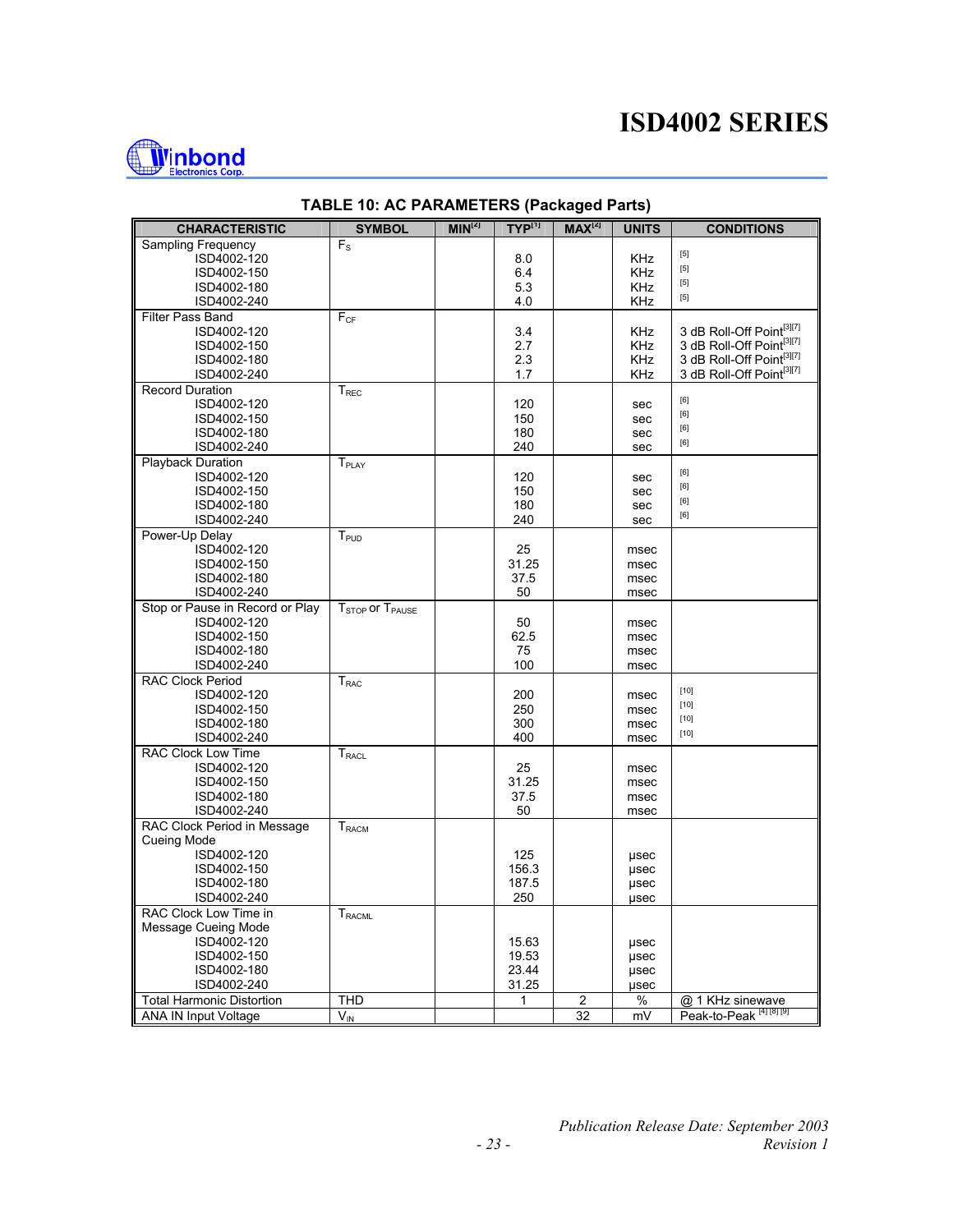

#### Notes:

- <sup>[1]</sup> Typical values @ T<sub>A</sub> = 25°C, V<sub>CC</sub> = 3.0V and timing measurement at 50%.
- <sup>[2]</sup> All Min/Max limits are guaranteed by Winbond via electrical testing or characterization. Not all specifications are 100 percent tested.
- <sup>[3]</sup> Low-frequency cutoff depends upon the value of external capacitors (see Pin Descriptions)
- <sup>[4]</sup> Single-ended input mode. In the differential input mode,  $V_{IN}$  maximum for ANA IN+ and ANA IN- is 16 mVp-p.
- $[5]$  Sampling Frequency can vary as much as  $\pm 2.25$  percent over the commercial temperature and voltage ranges, and –6/+4 percent over the extended temperature, industrial temperature and voltage ranges. For greater stability, an external clock can be utilized (see Pin Descriptions)
- $[6]$  Playback and Record Duration can vary as much as  $\pm 2.25$  percent over the commercial temperature and voltage ranges, and –6/+4 percent over the extended temperature, industrial temperature and voltage ranges. For greater stability, an external clock can be utilized (see Pin Descriptions)
- <sup>[7]</sup> Filter specification applies to the antialiasing filter and the smoothing filter. Therefore, from input to output, expect a 6 dB drop by nature of passing through both filters.
- <sup>[8]</sup> The typical output voltage will be approximately 450 mVp-p with V<sub>IN</sub> at 32 mVp-p.
- <sup>[9]</sup> For optimal signal quality, this maximum limit is recommended.
- <sup>[10]</sup> When a record command is sent,  $T_{RAC} = T_{RAC} + T_{RACL}$  on the first row address.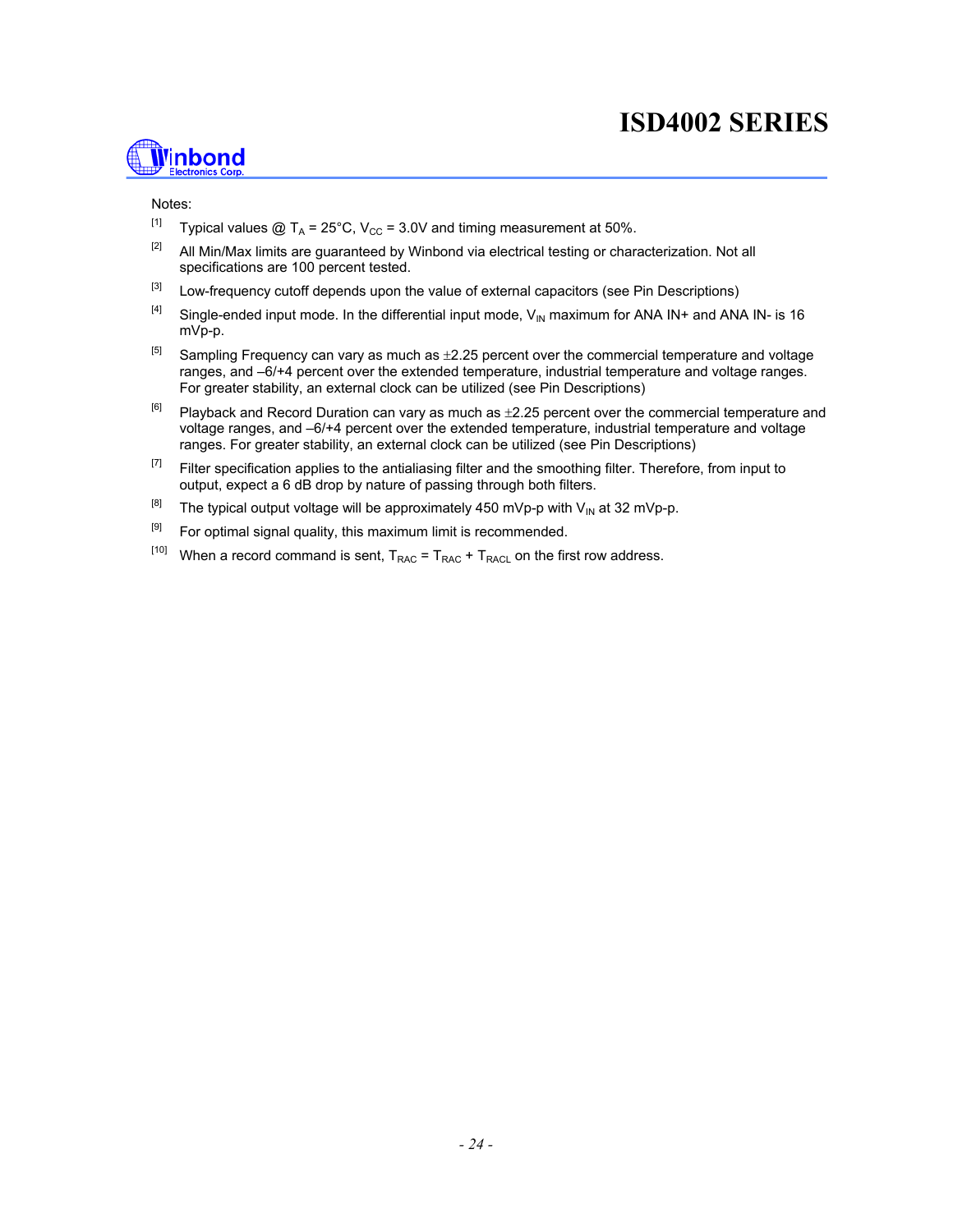

#### **10.2. PARAMETERS FOR DIE**

| PARAMETERS <sup>[6]</sup>                 | <b>SYMBOL</b>    | $MIN^{[2]}$ | $TYP^{[1]}$ | $MAX^{[2]}$ | <b>UNITS</b> | <b>CONDITIONS</b>                          |
|-------------------------------------------|------------------|-------------|-------------|-------------|--------------|--------------------------------------------|
| $V_{\text{cc}}$ Current (Operating)       | $_{\rm lcc}$     |             |             |             |              |                                            |
| -Playback                                 |                  |             | 15          | 30          | mA           | $R_{\text{EXT}}$ = $\infty$ <sup>[3]</sup> |
| -Record                                   |                  |             | 25          | 40          | mA           | $R_{\text{EXT}} = \infty^{[3]}$            |
| $V_{\text{cc}}$ Current (Standby)         | <sub>ISB</sub>   |             |             | 10          | μA           | [3] [4]                                    |
| <b>Total Harmonic Distortion</b>          | <b>THD</b>       |             |             | 2           | $\%$         | 1 KHz sinewave<br>$^{\circledR}$           |
| ANA $IN+$ or ANA $IN-$ to AUD<br>OUT Gain | A <sub>ARP</sub> | 20          | 23          | 26          | dВ           | $[5]$                                      |

#### **TABLE 11: DC PARAMETERS**

#### Notes:

- <sup>[1]</sup> Typical values @ T<sub>A</sub> = 25°C and V<sub>CC</sub> = 3.0V.
- $[2]$  All Min/Max limits are guaranteed by Winbond via electrical testing or characterization. Not all specifications are 100 percent tested.
- $[3]$  V<sub>CCA</sub> and V<sub>CCD</sub> connected together.
- <sup>[4]</sup> SS =  $V_{CCA}$  =  $V_{CCD}$ , XCLK = MOSI =  $V_{SSA}$  =  $V_{SSA}$  and all other pins floating.
- $[5]$  Measured with AutoMute feature disabled.
- <sup>[6]</sup> The test coverage for die is limited to room temperature testing. The test conditions may differ from that of packaged parts.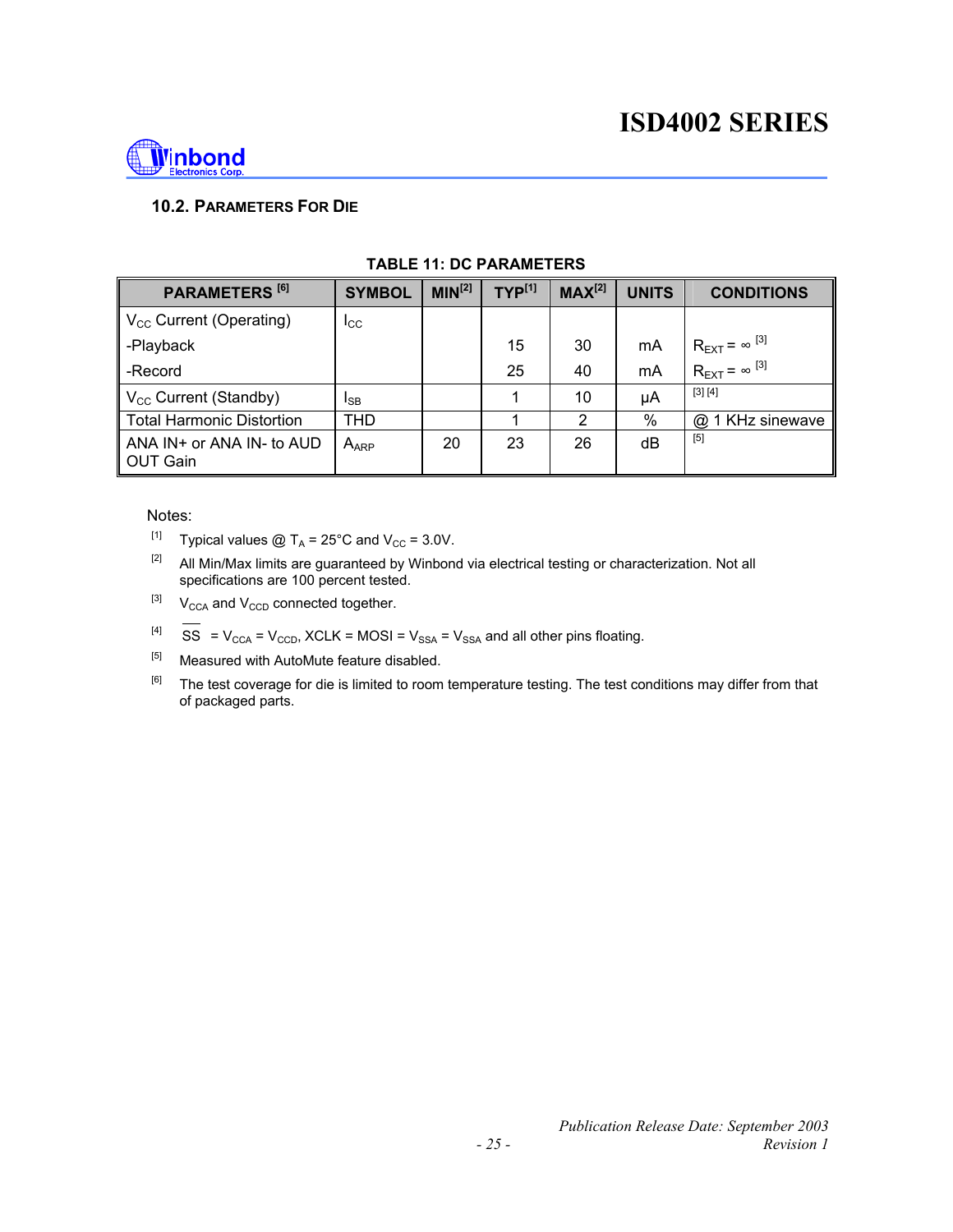

#### **10.3. SPI AC PARAMETERS**

| <b>PARAMETER</b>                     | <b>SYMBOL</b>                   | <b>MIN</b> | <b>TYP</b> | <b>MAX</b> | <b>UNITS</b> | <b>CONDITIONS</b> |
|--------------------------------------|---------------------------------|------------|------------|------------|--------------|-------------------|
| SS Setup Time                        | $T_{SSS}$                       | 500        |            |            | nsec         |                   |
| SS Hold Time                         | $T_{\scriptscriptstyle\rm SSH}$ | 500        |            |            | nsec         |                   |
| Data in Setup Time                   | $T_{DIS}$                       | 200        |            |            | nsec         |                   |
| Data in Hold Time                    | $T_{DH}$                        | 200        |            |            | nsec         |                   |
| <b>Output Delay</b>                  | $T_{\mathsf{PD}}$               |            |            | 500        | nsec         |                   |
| Output Delay to HighZ <sup>[2]</sup> | $T_{DF}$                        |            |            | 500        | nsec         |                   |
| SS HIGH                              | $T_{SSmin}$                     | 1          |            |            | usec         |                   |
| <b>SCLK High Time</b>                | $T_{\scriptstyle\text{SCKhi}}$  | 400        |            |            | nsec         |                   |
| <b>SCLK Low Time</b>                 | <b>T</b> <sub>SCKlow</sub>      | 400        |            |            | nsec         |                   |
| CLK Frequency                        | $F_0$                           |            |            | 1,000      | <b>KHz</b>   |                   |

#### **TABLE 13: AC PARAMETERS[1]**

Notes:

[1] Typical values  $@T_A = 25°C, V_{CC} = 3.0V$  and timing measurement at 50%.

[2] Tri-state test condition.

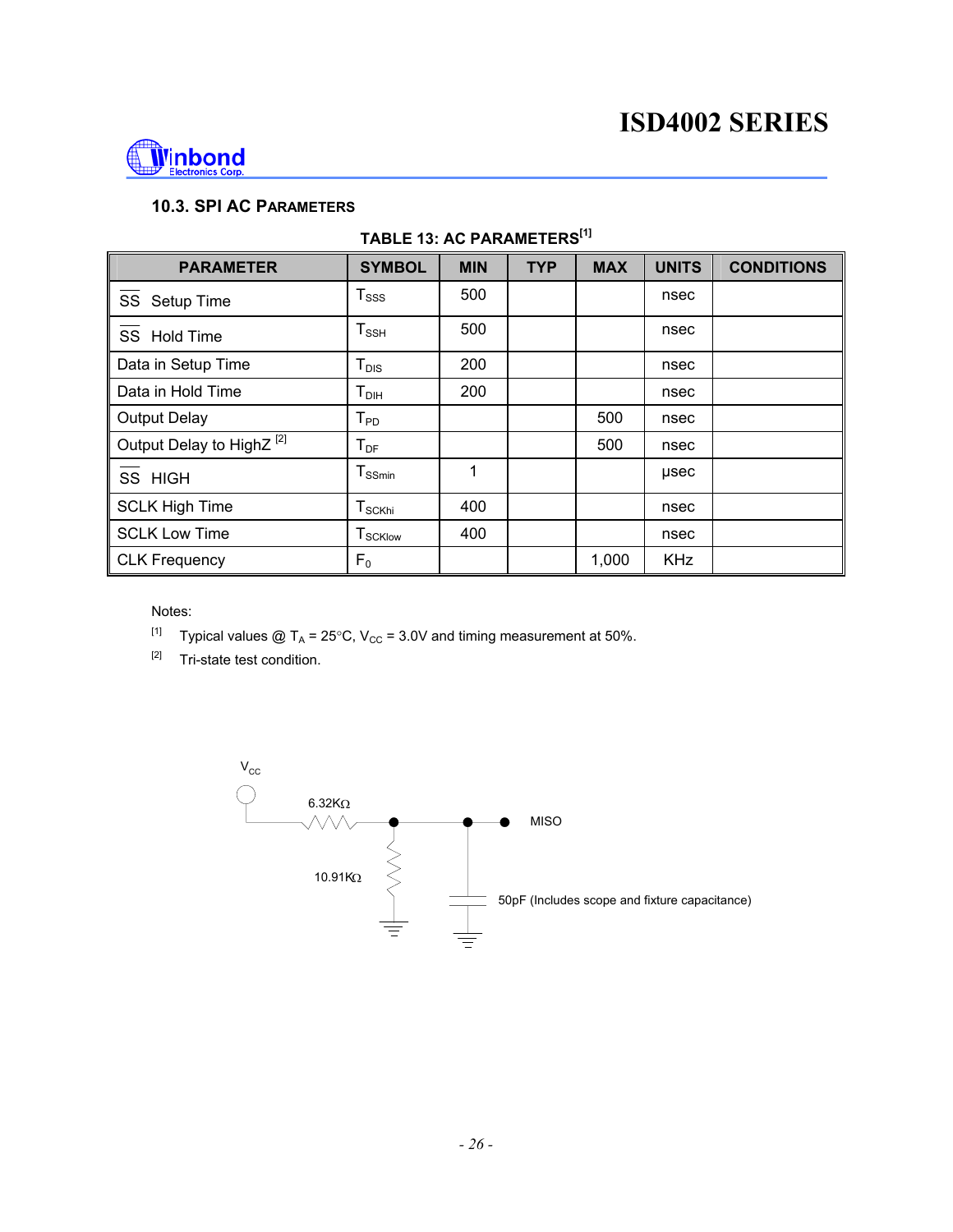

#### **11. TYPICAL APPLICATION CIRCUIT**

These application examples are for illustration purposes only. Winbond makes no representation or warranty that such application will be suitable for production.

Make sure all bypass capacitors are as close as possible to the package.



#### **FIGURE 9: APPLICATION EXAMPLE USING SPI**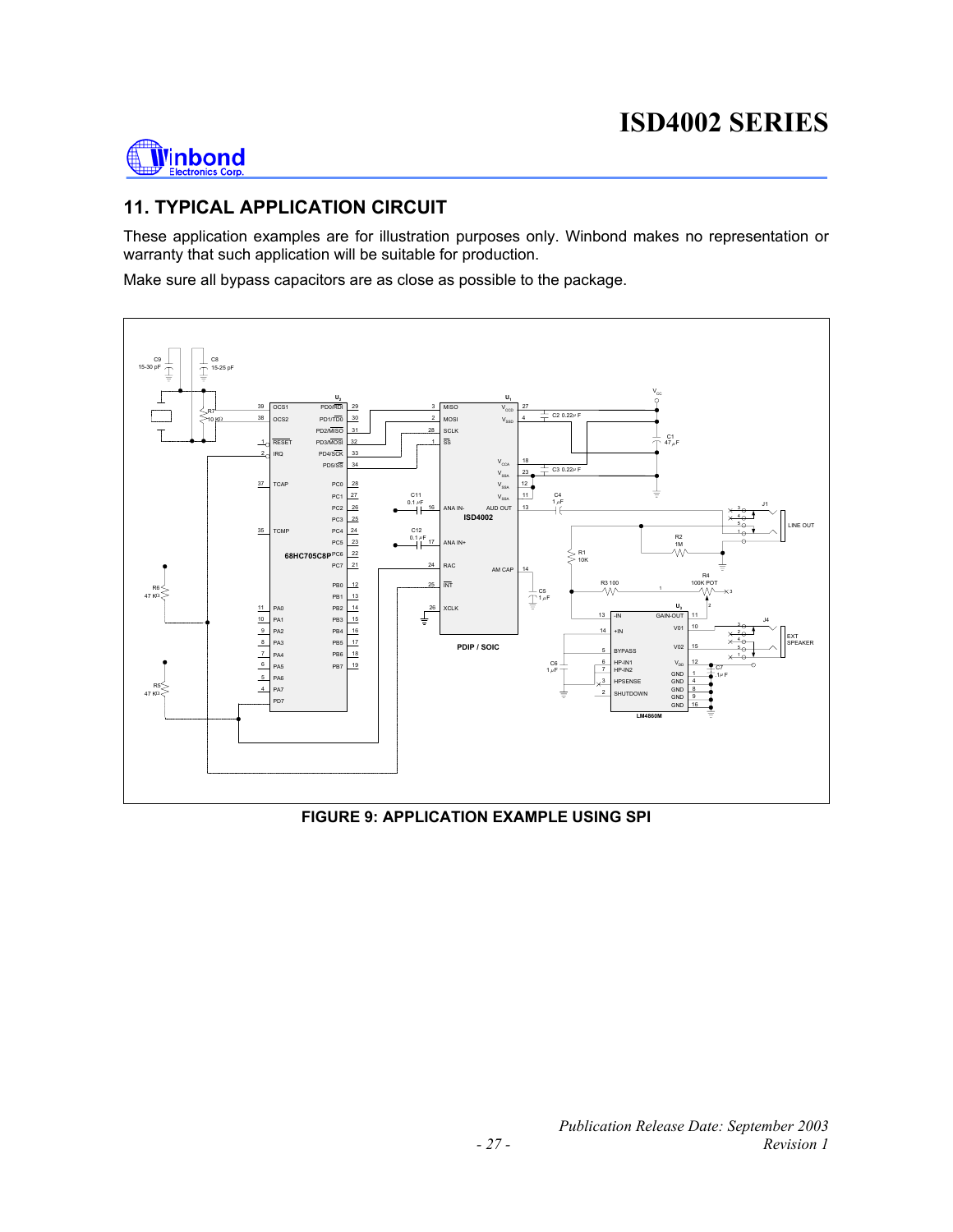



**FIGURE 10: APPLICATION EXAMPLE USING MICROWIRE**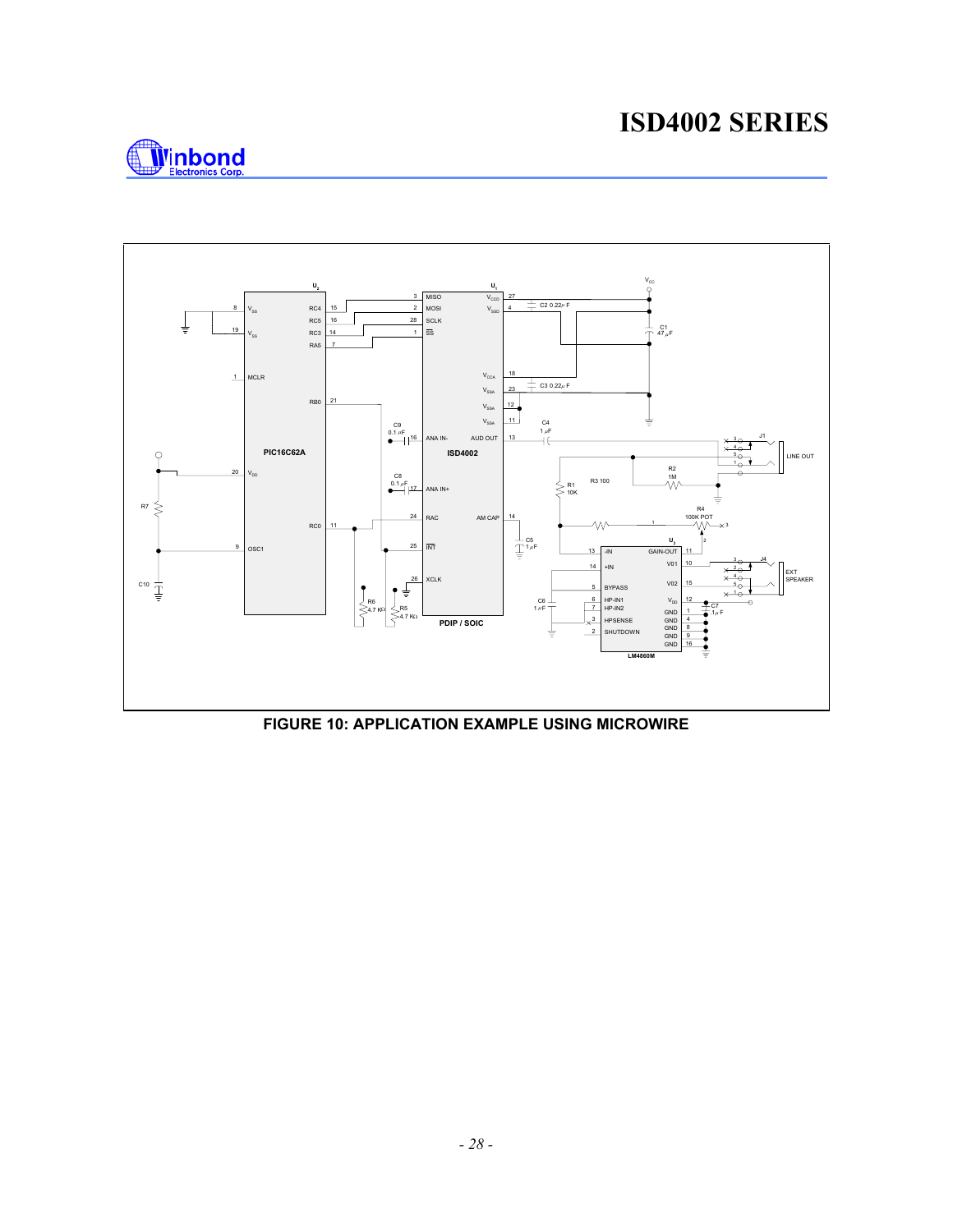

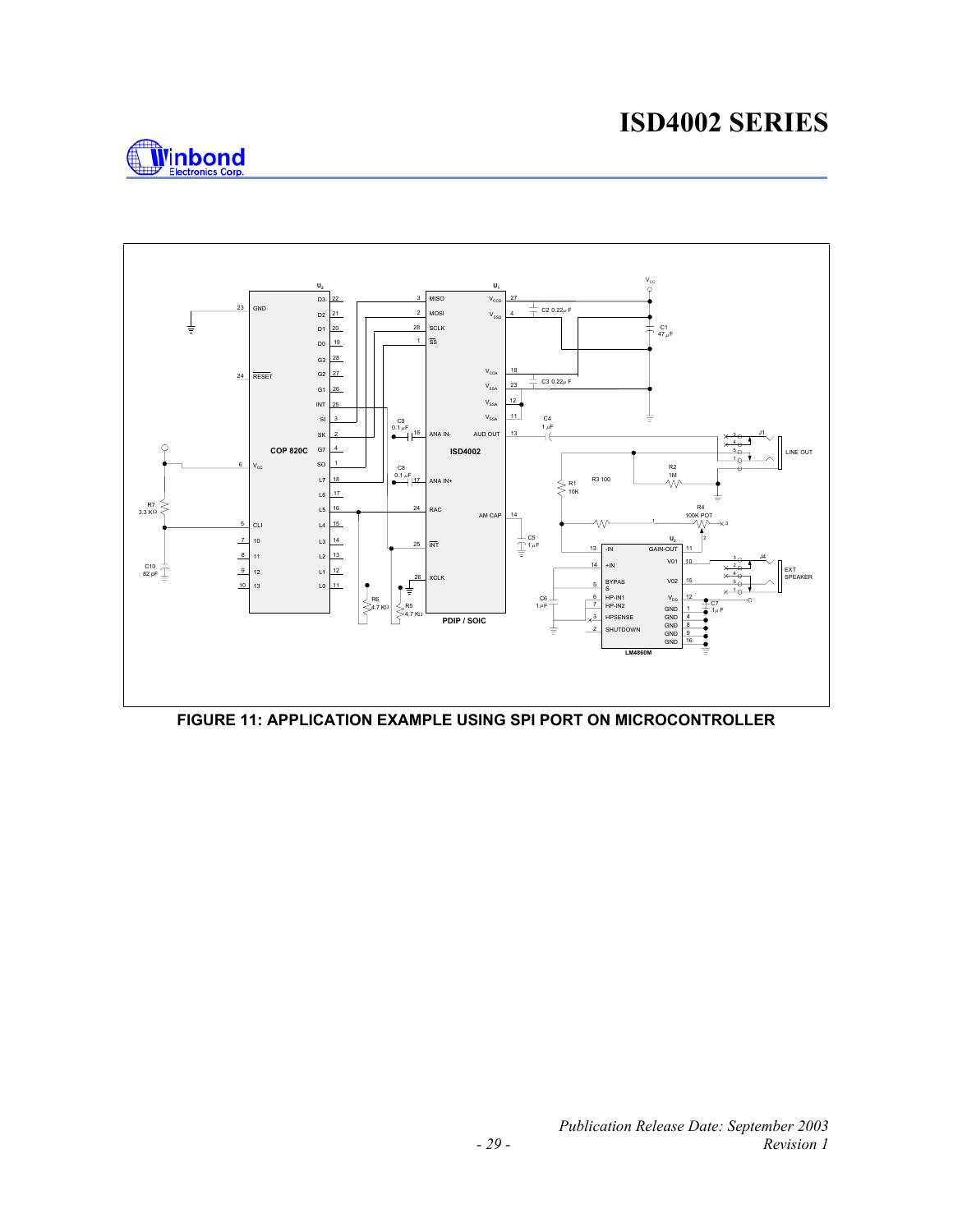

#### **12. PACKAGING AND DIE INFORMATION**

#### **12.1. 28-LEAD 300-MIL PLASTIC SMALL OUTLINE IC (SOIC)**



|    | <b>INCHES</b> |            |            |       | <b>MILLIMETERS</b> |            |
|----|---------------|------------|------------|-------|--------------------|------------|
|    | <b>Min</b>    | <b>Nom</b> | <b>Max</b> | Min   | <b>Nom</b>         | <b>Max</b> |
| A  | 0.701         | 0.706      | 0.711      | 17.81 | 17.93              | 18.06      |
| B  | 0.097         | 0.101      | 0.104      | 2.46  | 2.56               | 2.64       |
| С  | 0.292         | 0.296      | 0.299      | 7.42  | 7.52               | 7.59       |
| D  | 0.005         | 0.009      | 0.0115     | 0.127 | 0.22               | 0.29       |
| E. | 0.014         | 0.016      | 0.019      | 0.35  | 0.41               | 0.48       |
| F  |               | 0.050      |            |       | 1.27               |            |
| G  | 0.400         | 0.406      | 0.410      | 10.16 | 10.31              | 10.41      |
| Η  | 0.024         | 0.032      | 0.040      | 0.61  | 0.81               | 1.02       |

Note: Lead coplanarity to be within 0.004 inches.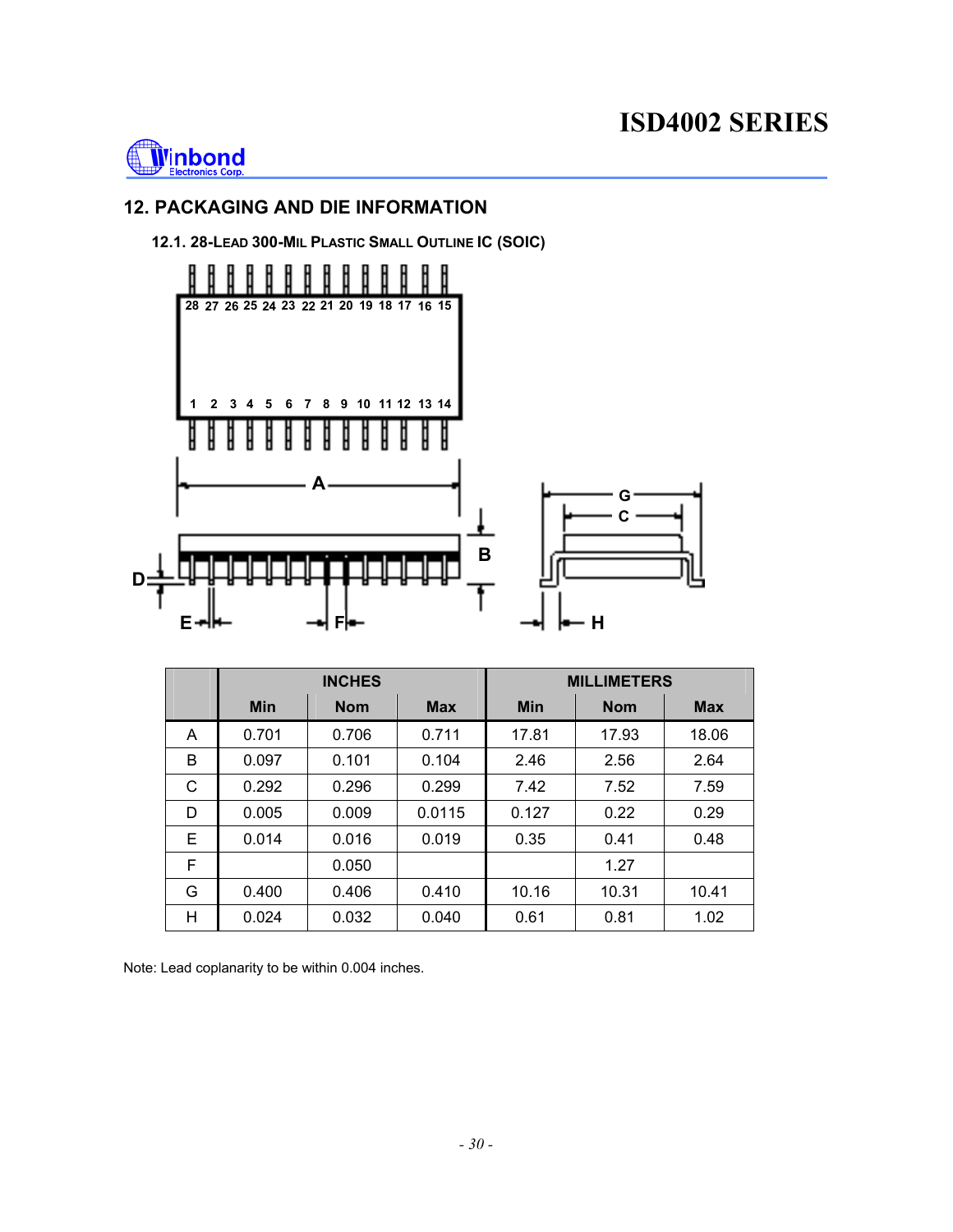

#### **12.2. 28-LEAD 600-MIL PLASTIC DUAL INLINE PACKAGE (PDIP)**



|                | <b>INCHES</b> |            |              | <b>MILLIMETERS</b> |            |              |
|----------------|---------------|------------|--------------|--------------------|------------|--------------|
|                | <b>Min</b>    | <b>Nom</b> | <b>Max</b>   | Min                | <b>Nom</b> | <b>Max</b>   |
| A              | 1.445         | 1.450      | 1.455        | 36.70              | 36.83      | 36.96        |
| B <sub>1</sub> |               | 0.150      |              |                    | 3.81       |              |
| B <sub>2</sub> | 0.065         | 0.070      | 0.075        | 1.65               | 1.78       | 1.91         |
| C <sub>1</sub> | 0.600         |            | 0.625        | 15.24              |            | 15.88        |
| C <sub>2</sub> | 0.530         | 0.540      | 0.550        | 13.46              | 13.72      | 13.97        |
| D              |               |            | 0.19         |                    |            | 4.83         |
| D <sub>1</sub> | 0.015         |            |              | 0.38               |            |              |
| Е              | 0.125         |            | 0.135        | 3.18               |            | 3.43         |
| F              | 0.015         | 0.018      | 0.022        | 0.38               | 0.46       | 0.56         |
| G              | 0.055         | 0.060      | 0.065        | 1.40               | 1.52       | 1.62         |
| H              |               | 0.100      |              |                    | 2.54       |              |
| J              | 0.008         | 0.010      | 0.012        | 0.20               | 0.25       | 0.30         |
| S              | 0.070         | 0.075      | 0.080        | 1.78               | 1.91       | 2.03         |
| q              | $0^{\circ}$   |            | $15^{\circ}$ | $0^{\circ}$        |            | $15^{\circ}$ |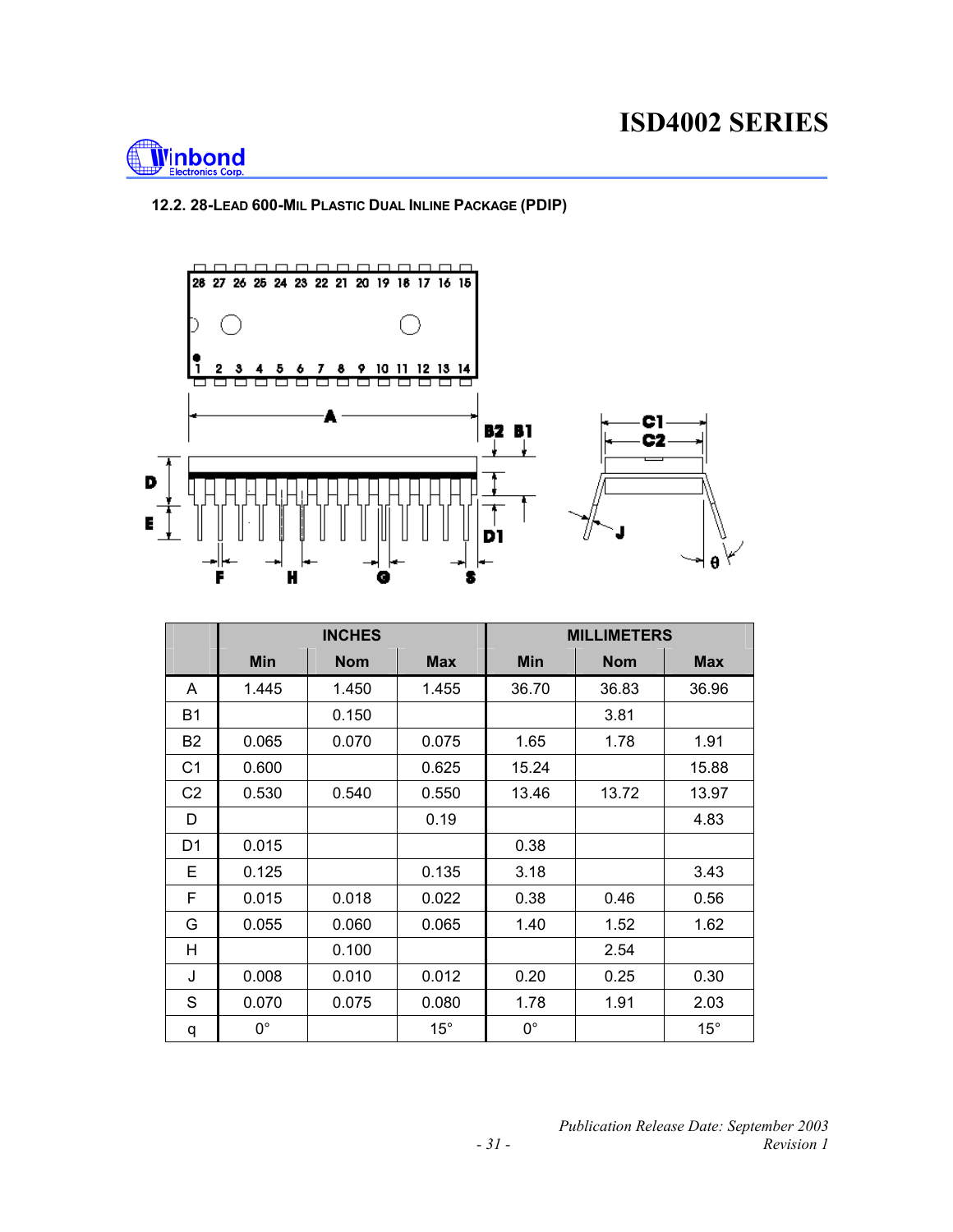

#### **12.3. 28-LEAD 8X13.4MM PLASTIC THIN SMALL OUTLINE PACKAGE (TSOP) TYPE 1**





|   | <b>INCHES</b> |            |             |             | <b>MILLIMETERS</b> |             |
|---|---------------|------------|-------------|-------------|--------------------|-------------|
|   | <b>Min</b>    | <b>Nom</b> | <b>Max</b>  | <b>Min</b>  | <b>Nom</b>         | <b>Max</b>  |
| A | 0.520         | 0.528      | 0.535       | 13.20       | 13.40              | 13.60       |
| B | 0.461         | 0.465      | 0.469       | 11.70       | 11.80              | 11.90       |
| С | 0.311         | 0.315      | 0.319       | 7.90        | 8.00               | 8.10        |
| D | 0.002         |            | 0.006       | 0.05        |                    | 0.15        |
| E | 0.007         | 0.009      | 0.011       | 0.17        | 0.22               | 0.27        |
| F |               | 0.0217     |             |             | 0.55               |             |
| G | 0.037         | 0.039      | 0.041       | 0.95        | 1.00               | 1.05        |
| H | $0^{\circ}$   | $3^\circ$  | $6^{\circ}$ | $0^{\circ}$ | $3^\circ$          | $6^{\circ}$ |
|   | 0.020         | 0.022      | 0.028       | 0.50        | 0.55               | 0.70        |
| J | 0.004         |            | 0.008       | 0.10        |                    | 0.21        |

Note: Lead coplanarity to be within 0.004 inches.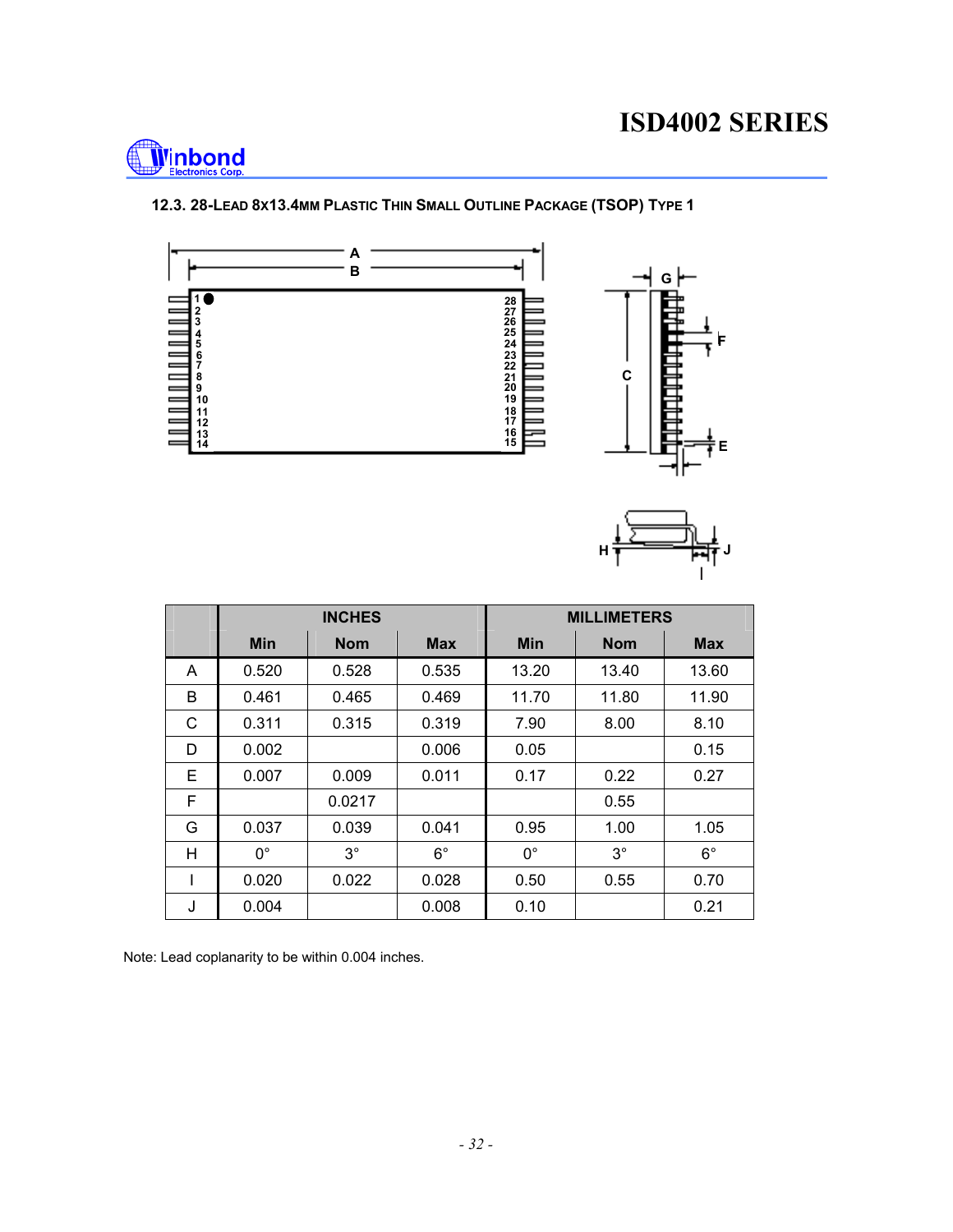

#### **12.4. DIE INFORMATION**

#### **ISD4002 Series**

- o Die Dimensions [1] X:  $166.6 \pm 1$  mils
	- Y:  $222.5 \pm 1$  mils
- $\circ$  Die Thickness<sup>[2]</sup>  $11.5 \pm 0.5$  mils
- o Pad Opening Single pad opening: 90 x 90  $\mu$ m Double pad opening: 180 x 90 µm



Notes:

- [1] The backside of die is internally connected to V<sub>SS</sub>. It **MUST NOT** be connected to any other potential or damage may occur.
- <sup>[2]</sup> Die thickness is subject to change, please contact Winbond as this thickness may change in the future.
- [3] Double bond is recommended if treated as one single pad.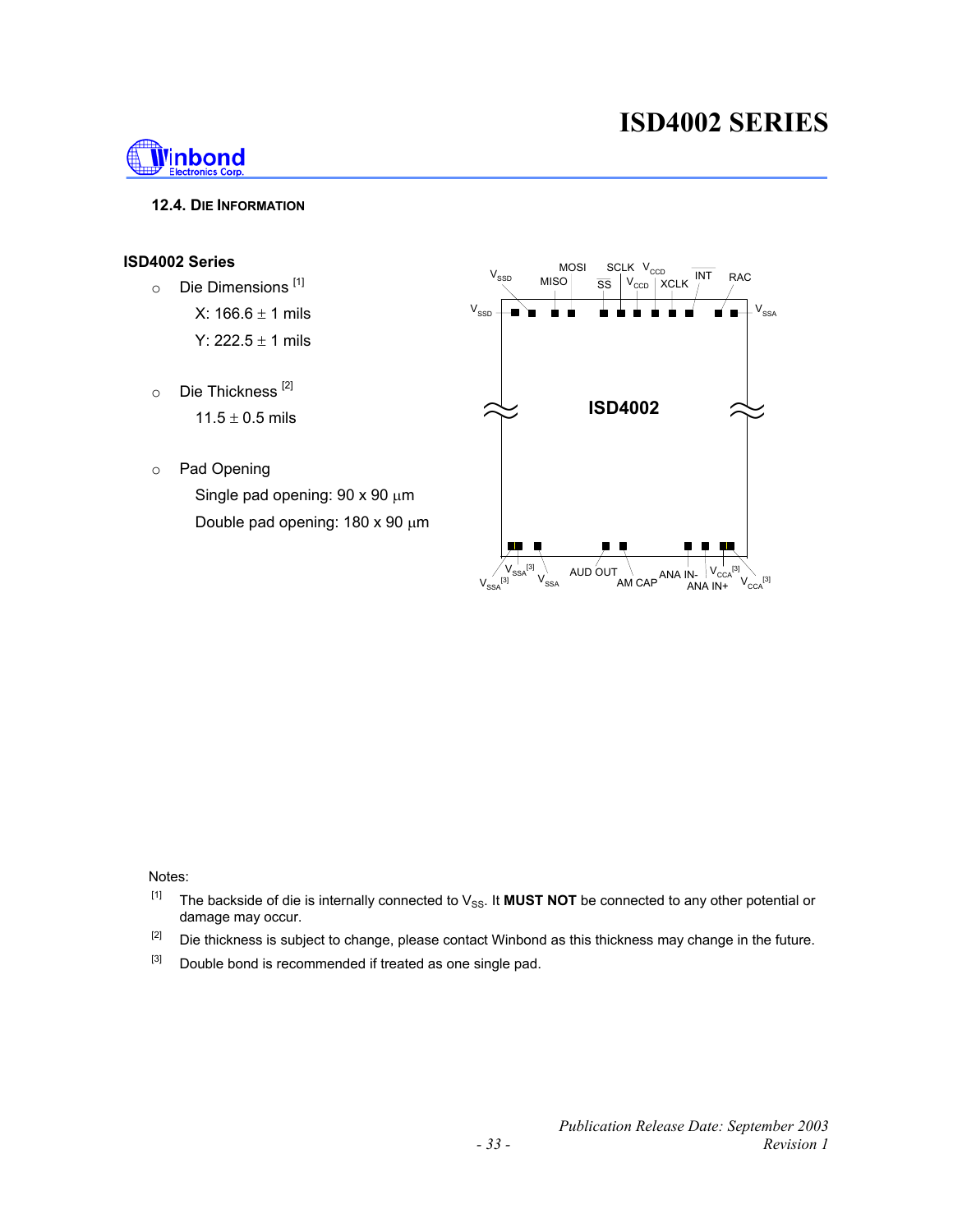

#### **ISD4002 SERIES PAD COORDINATIONS**

(with respect to die center)

| Pad                             | <b>Pad Description</b>        | $X$ Axis ( $\mu$ m) | Y Axis (µm) |
|---------------------------------|-------------------------------|---------------------|-------------|
| $\mathsf{V}_{\mathsf{SSA}}$     | Analog Ground                 | 1885.7              | 2606.7      |
| <b>RAC</b>                      | <b>Row Address Clock</b>      | 1483.8              | 2606.7      |
| <b>INT</b>                      | Interrupt                     | 794.8               | 2606.7      |
| <b>XCLK</b>                     | <b>External Clock Input</b>   | 564.8               | 2606.7      |
| $V_{CCD}$                       | <b>Digital Power Supply</b>   | 384.9               | 2606.7      |
| $V_{CCD}$                       | <b>Digital Power Supply</b>   | 169.5               | 2606.7      |
| <b>SCLK</b>                     | <b>Slave Clock</b>            | $-14.7$             | 2606.7      |
| SS                              | <b>Slave Select</b>           | $-198.1$            | 2606.7      |
| <b>MOSI</b>                     | Master Out Slave In           | $-1063.7$           | 2606.7      |
| <b>MISO</b>                     | Master In Slave Out           | $-1325.6$           | 2606.7      |
| $\mathsf{V}_{\texttt{SSD}}$     | Digital Ground                | $-1665.3$           | 2606.7      |
| $V_{\text{SSD}}$                | Digital Ground                | $-1836.9$           | 2606.7      |
| $\mathsf{V_{SSA}}^{\text{[1]}}$ | Analog Ground                 | $-1943.1$           | $-2607.4$   |
| $V_\mathrm{SSA}$ <sup>[1]</sup> | Analog Ground                 | $-1853.1$           | $-2607.4$   |
| $\mathsf{V}_{\mathsf{SSA}}$     | Analog Ground                 | $-1599.9$           | $-2607.4$   |
| AUD OUT                         | <b>Audio Output</b>           | 281.9               | $-2607.4$   |
| AM CAP                          | AutoMute                      | 577.3               | $-2607.4$   |
| ANA IN-                         | <b>Inverting Analog Input</b> | 1449.3              | $-2607.4$   |
| ANA IN+                         | Noninverting Analog Input     | 1603.5              | $-2607.4$   |
| $V_{\text{CCA}}$ <sup>[1]</sup> | <b>Analog Power Supply</b>    | 1853.5              | $-2607.4$   |
| $V_{\text{CCA}}$ <sup>[1]</sup> | <b>Analog Power Supply</b>    | 1943.8              | $-2607.4$   |

Note:

 $[1]$  Double bond recommended if treated as one pad.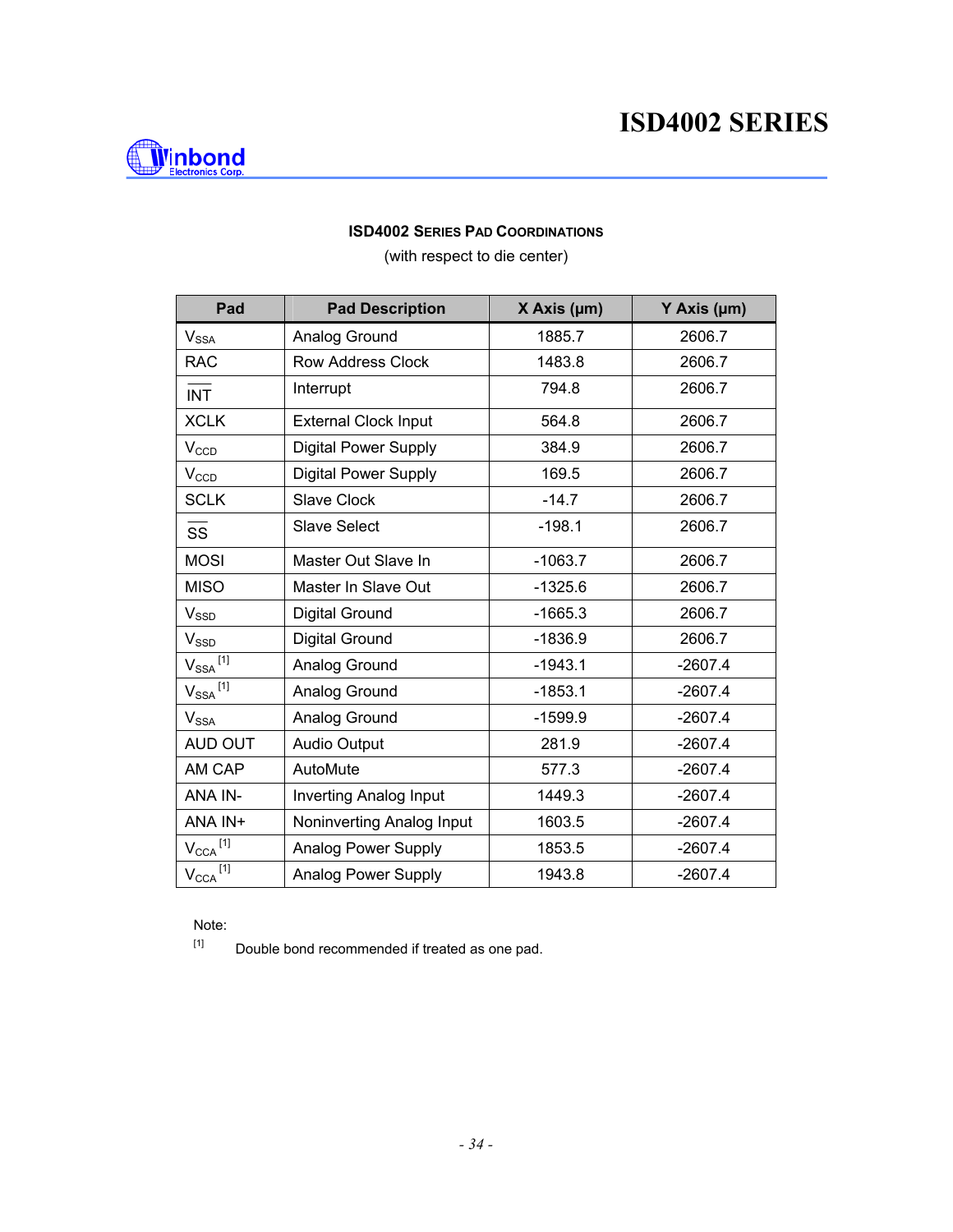

### **13. ORDERING INFORMATION**



When ordering ISD4002 Series devices, please refer to the following valid part numbers.

| Die / Package | <b>Part Number</b> |               |               |               |  |  |
|---------------|--------------------|---------------|---------------|---------------|--|--|
| <b>Die</b>    | ISD4002-120X       | ISD4002-150X  | ISD4002-180X  | ISD4002-240X  |  |  |
| <b>PDIP</b>   | ISD4002-120P       | ISD4002-150P  | ISD4002-180P  | ISD4002-240P  |  |  |
| <b>SOIC</b>   | ISD4002-120S       | ISD4002-150S  | ISD4002-180S  | ISD4002-240S  |  |  |
|               | ISD4002-120SI      | ISD4002-150SI | ISD4002-180SI | ISD4002-240SI |  |  |
| <b>TSOP</b>   | ISD4002-120E       | ISD4002-150E  | ISD4002-180E  | ISD4002-240E  |  |  |
|               | ISD4002-120ED      | ISD4002-150ED | ISD4002-180ED | ISD4002-240ED |  |  |
|               | ISD4002-120EI      | ISD4002-150EI | ISD4002-180EI | ISD4002-240EI |  |  |

For the latest product information, access Winbond worldwide website at http://www.winbond-usa.com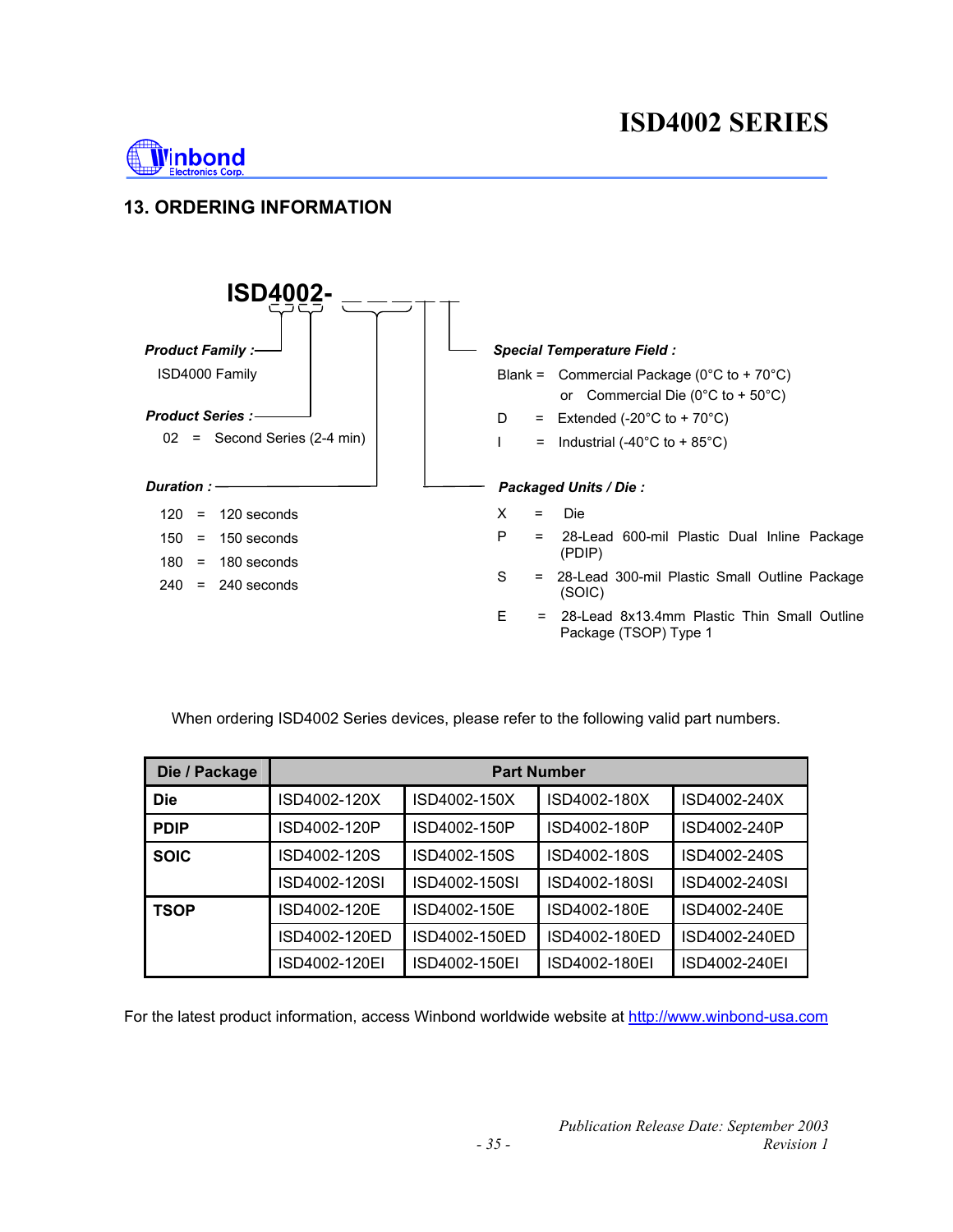

#### **14. VERSION HISTORY**

| <b>VERSION</b> | <b>DATE</b> | <b>DESCRIPTION</b>                                                |  |  |  |
|----------------|-------------|-------------------------------------------------------------------|--|--|--|
| $\mathbf 0$    | June 2000   | Initial version                                                   |  |  |  |
| 1              | Sep. 2003   | Reformat the document.                                            |  |  |  |
|                |             | Add note for typical filter pass band.                            |  |  |  |
|                |             | Add memory architecture description.                              |  |  |  |
|                |             | Remove all CSP info.                                              |  |  |  |
|                |             | Revise RAC timing parameter for MC.                               |  |  |  |
|                |             | Revise AutoMute: playback only.                                   |  |  |  |
|                |             | Revise SPI, opcodes sections, record & playback steps.            |  |  |  |
|                |             | Rename $T_{RACLO}$ to $T_{RACL}$ .                                |  |  |  |
|                |             | Revise $A_{APP}$ parameter.                                       |  |  |  |
|                |             | Revise DC & AC parameters tables for die.                         |  |  |  |
|                |             | Revise die information: pad opening and $(x,y)$ coordinates.      |  |  |  |
|                |             | Figures 9-11: revise $V_{\text{CCA}}$ and $V_{\text{CCD}}$ pin #. |  |  |  |